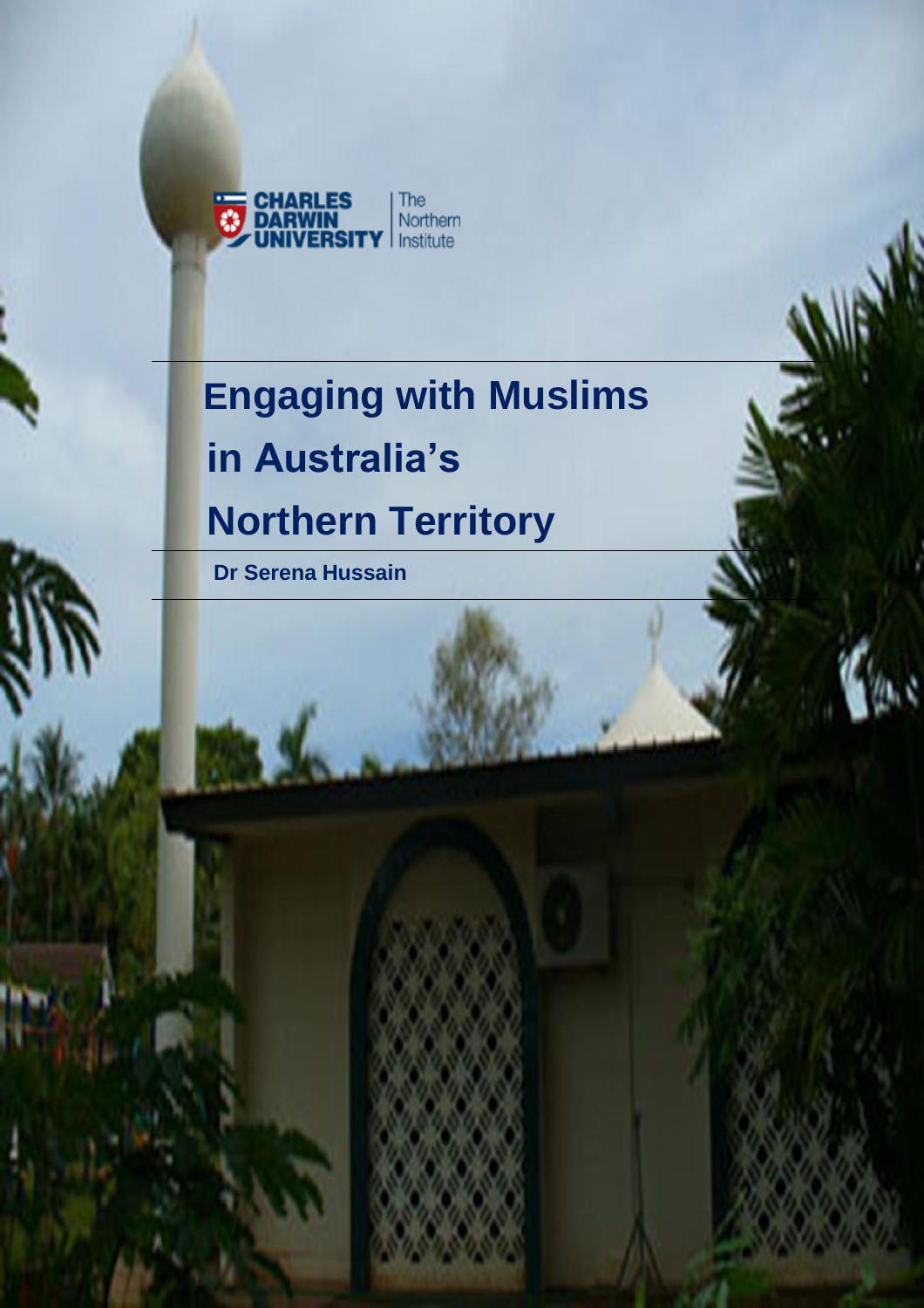#### Engaging with Muslims from Australia's Northern Territory

By Dr Serena Hussain

The funding for this study was provided by the Attorney General's Department of the Australian Government. The research was commissioned by the Department of the Chief Minister's Office of Multicultural Affairs, Northern Territory Government. Copies of the report are available from:

The Northern Institute Charles Darwin University Ellengowen Drive Darwin NT 0810

November 2013

Front Cover: Darwin Mosque, provided by the Islamic Society of Darwin Photo: Mohammad Nurul Huq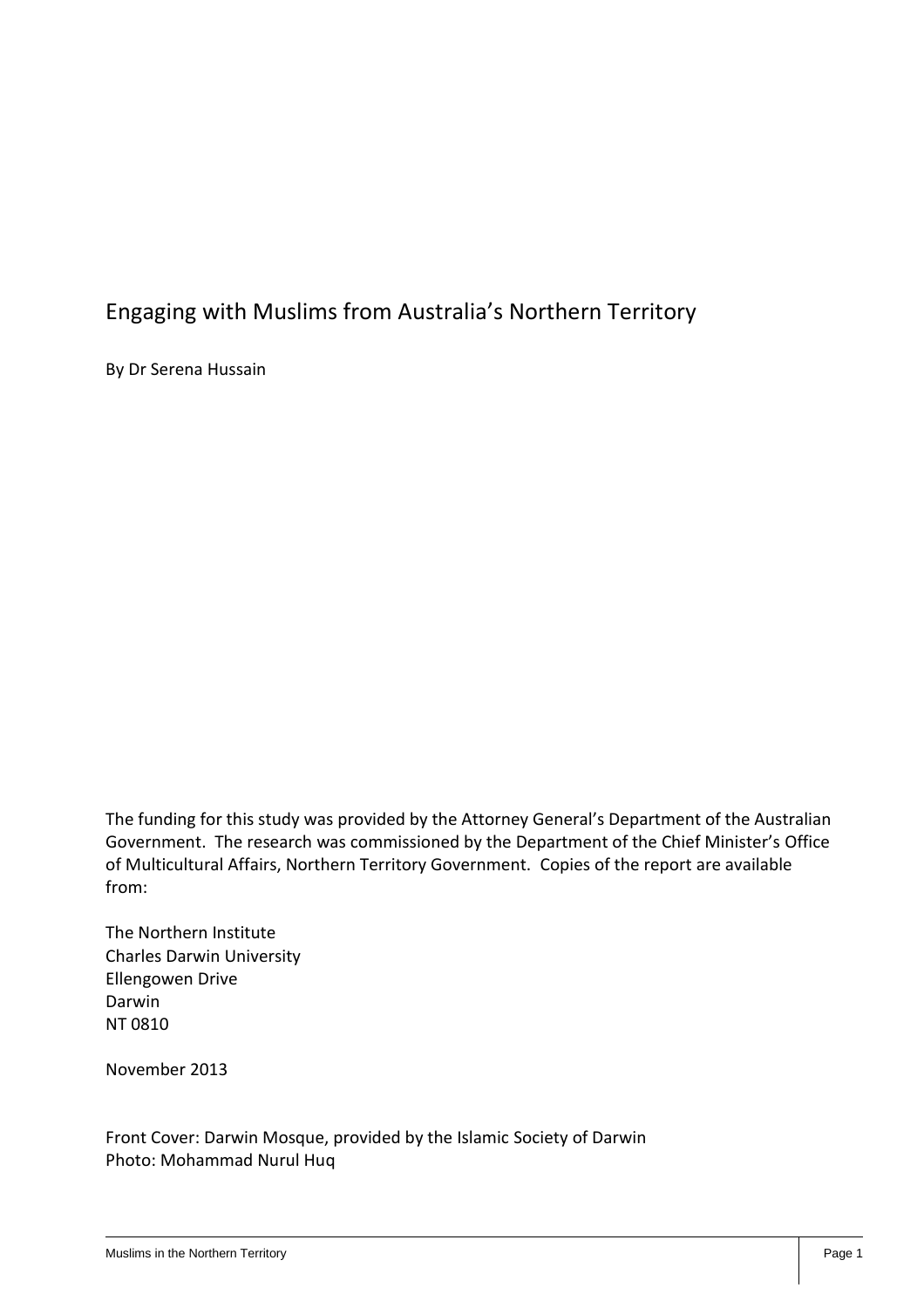#### **Table of Contents**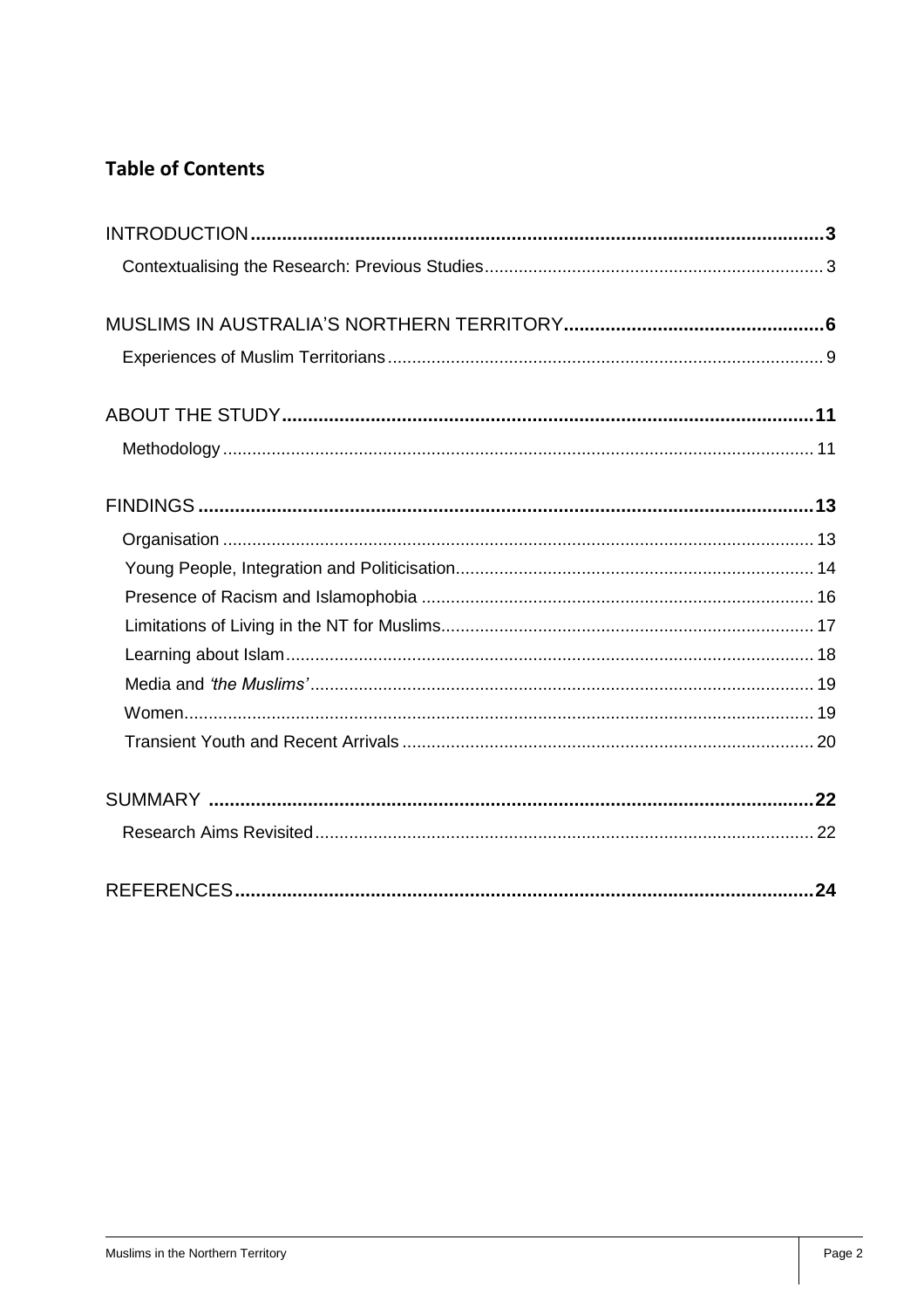## **1. INTRODUCTION**

This report discusses the findings from a study commissioned by the Department of the Chief Minister's Office of Multicultural Affairs. The research set out to engage with young Muslim Territorians living in and around Darwin and Alice Springs, focussing on social cohesion and community resilience.

The Northern Territory Government (NTG) understands the importance of engaging with youth in order to explore the existence and consequences of disillusionment and detachment with mainstream society. The research for this study therefore focused on exploring feelings of belonging, social exclusion and Islamophobia<sup>1</sup> experienced by young people; and how these impact on ways in which young people view themselves as Muslims *vis-à-vis* wider non-Muslim society. The NTG commissioned a study to explore this using the following terms of reference as research aims to understand:

- 1. The forms of social exclusion experienced by Muslims through identifying the barriers to participation in Australian social and civic life;
- 2. How social isolation is experienced by Muslims in the Northern Territory and;
- 3. How the views and attitudes of Muslim youth are shaped by local and international events

The report outlines findings on how Muslim Territorians deal with the challenges faced by many Muslims communities, as diasporas across the globe, in relation to the current climate of moral panics surrounding Muslim minorities (Roose, 2012); and an evident increase in youth employing religion as a means for political mobilisation (Ballard, 1996; Jacobson 1998).

The research contributes to addressing the gap in knowledge on the experiences of the Territory's Muslim community more broadly. Despite the growing body of literature produced on Muslims in Australia, Muslims living in the Northern Territory have remained largely absent within Australian scholarship, with the exception of studies on the Afghan Cameleers and their descendants (Cigler 1986; Rajkowski 1987; Stevens 1989).

#### **Contextualising the Research: Previous Studies**

An increase in interest surrounding Australian Muslims grew as a result of the bombing of the Twin Towers in 2001 and the London transport networks in 2005, as well as events closer to home such as the Bali bombings in 2002, Cronulla riots and recent clashes of Muslim youth with police during a protest in Sydney<sup>2</sup>. Australian Muslims, along with Muslims living in non-Muslim majority countries across the world have become the focus of policy debates surrounding integration (Poynting and Mason, 2008).

A review of Australian studies conducted in the last decade show a clear trend towards the exploration of broad themes which can be summarised as follow:

- integration and community participation in Australian society;
- experiences of Racism and Islamophobia;
- and the presence of extremist or radical views among Australian Muslims.

 $\overline{a}$ 1 See 'Islamophobia: A Challenge for us all' the Commission on British Muslims, published by the Runnymede Trust (1997)

<sup>&</sup>lt;sup>2</sup> http://www.smh.com.au/nsw/police-gas-sydney-protesters-20120915-25yrb.html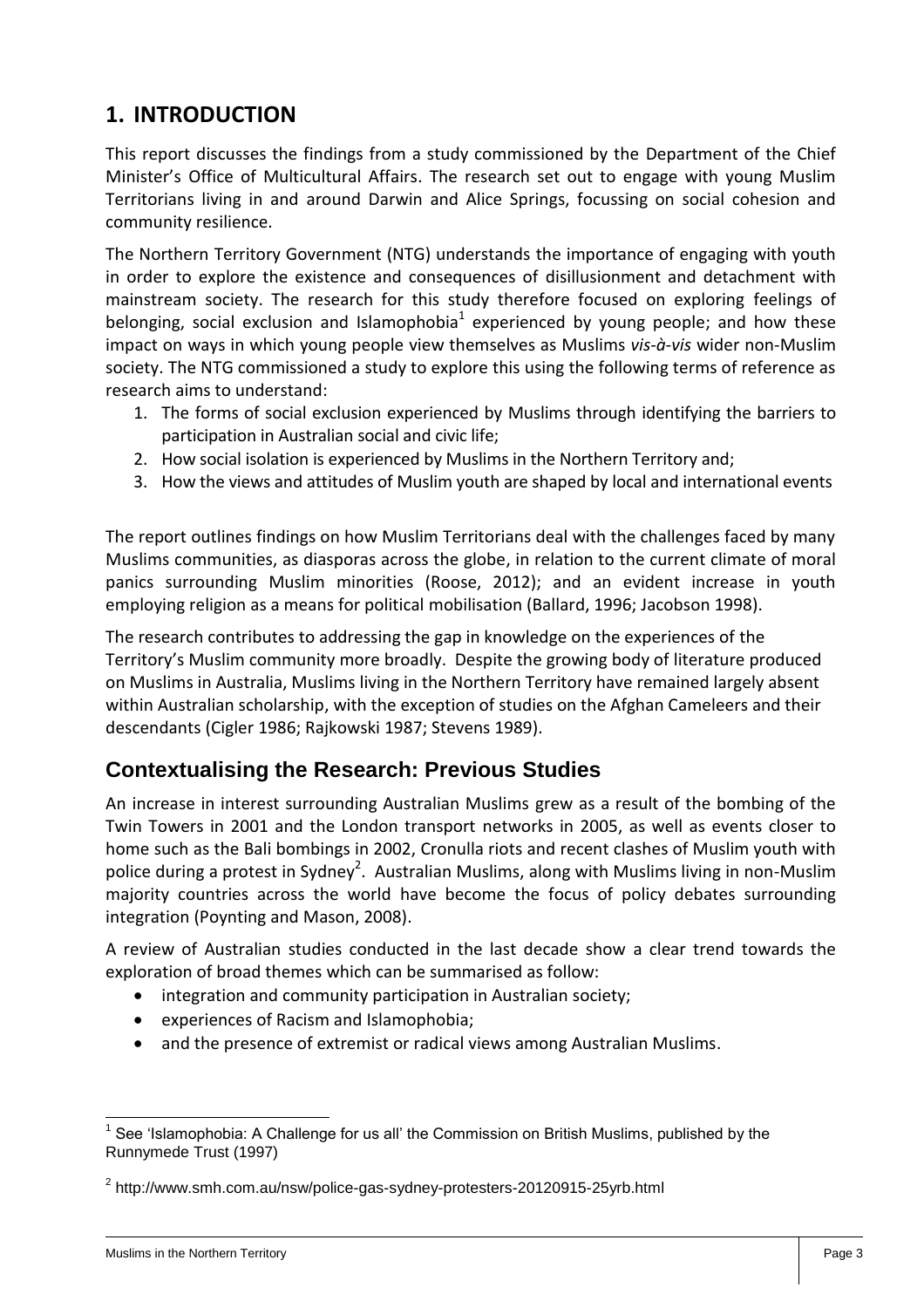#### **Islamophobia**

Although examples of Harmony Day demonstrate how diversity is accepted and even celebrated, in recent times the consequences of such diversity have been presented to be at odds with Australian values when it comes to the presence of Muslims. Rooses' 2012 paper on Melbourne Muslims youth response to multicultural Australia describes how in the post 'war on terror' era "Government ministers consistently went on the offensive against Muslims who they perceived were antagonistic to Australian values", and that "numerous studies reveal a consistent pattern of social exclusion amongst Australian Muslims over the past decade on the racialization of religion" (pp. 151 -152). Poynting and Mason (2008) provide an evaluation of recent policy rhetoric about Muslim groups and demonstrate a shift towards more assimilationist positions to social inclusion when discussing these communities.

This is exemplified by a study conducted by Kamp and Mansouri (2010). They employ Critical Race Theory to explore the experiences of Muslim students of Arab descent in Melbourne. Their paper argues that valuing cultural diversity in schools is overlooked when it comes to Muslim Arabs, who frequently report feeling marginalised with the schools system and disconnected to teaching staff.

A particularly insightful study on the reactions of communities to the presence of Australian Muslims in the post 9/11 era is that of Al-Natour's (2012) paper on the response to plans for an Islamic primary school in Camden, Sydney. He writes:

*Between 2007 and 2009, opponents of the proposal organised anti-Muslim rallies, wrote protest letters to newspapers, distributed several protest leaflets, attracted the support of politicians, and even places a pigs' head on the proposed site with an Australian flag. While arguing that Muslims have no place in Camden, residents' often contrasted Camden's rural white identity with Sydney's urban and culturally diverse qualities.*

Wise's (2009) evaluation of interventions responding to the Cronulla riots describes how there was evidence of moral panic fuelled by a majority dislike of difference and the 'Other'. For example she writes how the emphasis was placed on "training the 'lebs'<sup>3</sup> to behave 'more like us'" rather than on the prejudice that exists and propelled the conflict (p.27). Kabir's (2012) paper on the Cronulla riots echoes Wise's findings. **Promoting Integration and Participation**

In addition there have been several investigations into public sector services for, and community level engagement of Muslims. These reports have focussed on inclusion and facilitating greater participation of Australian Muslims in public life. A report by the Centre for Muslim Minorities and Islamic Policy Studies (2006) explored the provision of services available in Cobram to assist new Muslim migrants with social integration in the form of English languages courses, assistance with employment and being accepted by the wider Cobram community through the promotion of multiculturalism.

A 2010 study by the Centre for Research on Social Inclusion at Macquarie University looked at methods used in other countries to encourage greater Muslim political participation in terms of structured political leadership and having a greater say in Australian politics. Tolsma and Zelallos (2009) report demonstrated ways in which Adelaide's already established Muslim communities had contributed towards providing their local communities with services and support. It highlighted the benefits of such community development initiatives for residents in the city.

  $3$  Derogatory slang referring to Australians of Lebanese origin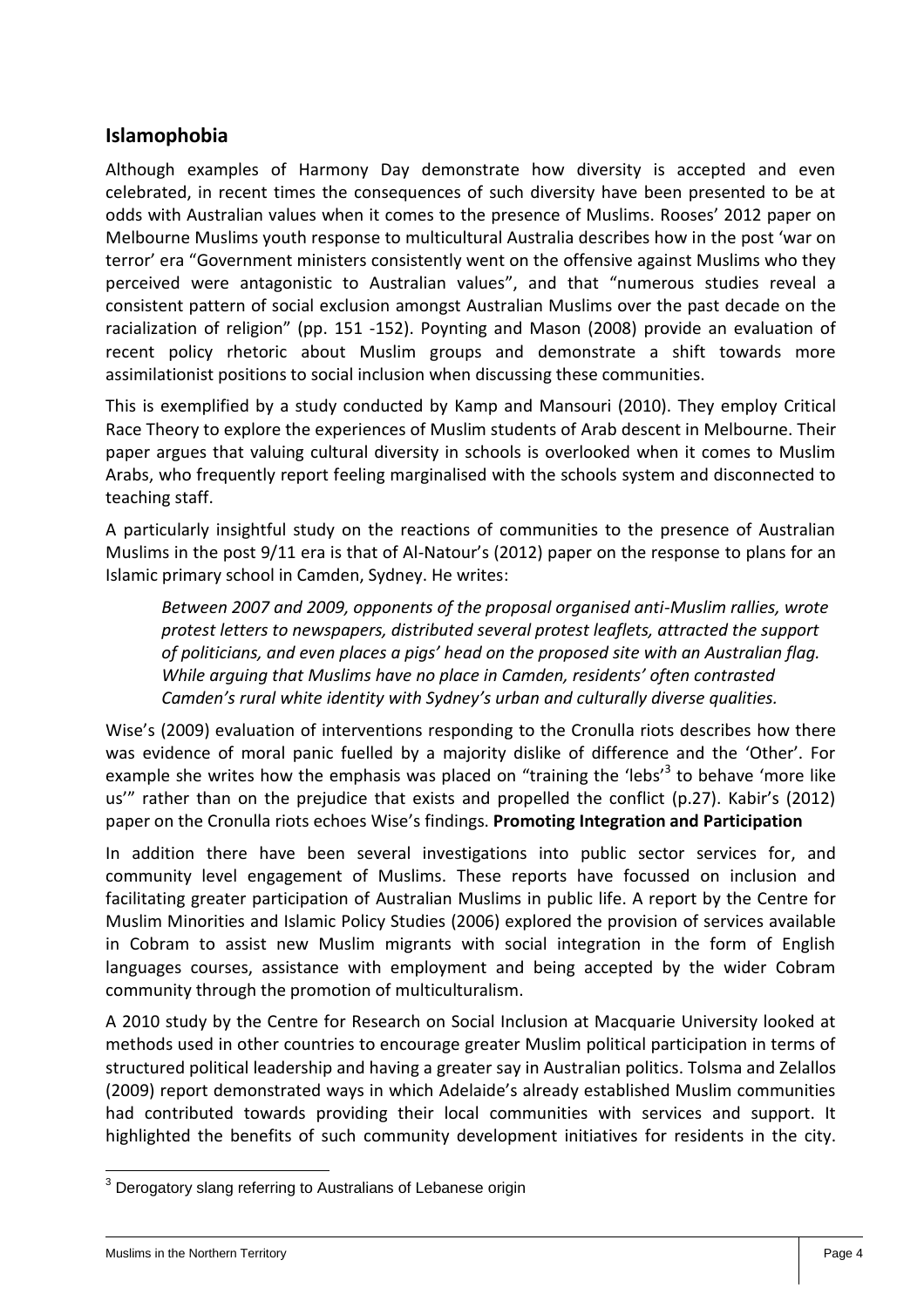They described how smaller community led organisation which assisted newer residents with information about government services were perceived as easier for user groups that to "understand the breadth of government sponsored services available to them".

It is clear from the majority of literature that the presence of Australian Muslims has become increasing politicised in the current global climate. Overwhelmingly for Muslim respondents in the studies highlighted above, extremism simply did not feature as an aspect of their communities or within their world views. However, amplified feelings of marginalisation within both policy discourse and among some sections of broader Australian society have resulted in an increased level of frustration on the part of Muslims, as well as greater mistrust of Muslims within the mainstream. It is not surprising that those who are interested in community relations and multicultural affairs would find merit in investigating how Muslims, particularly youth, respond to the challenges presented as a result of unprecedented levels of attention, both globally and locally, on their faith community.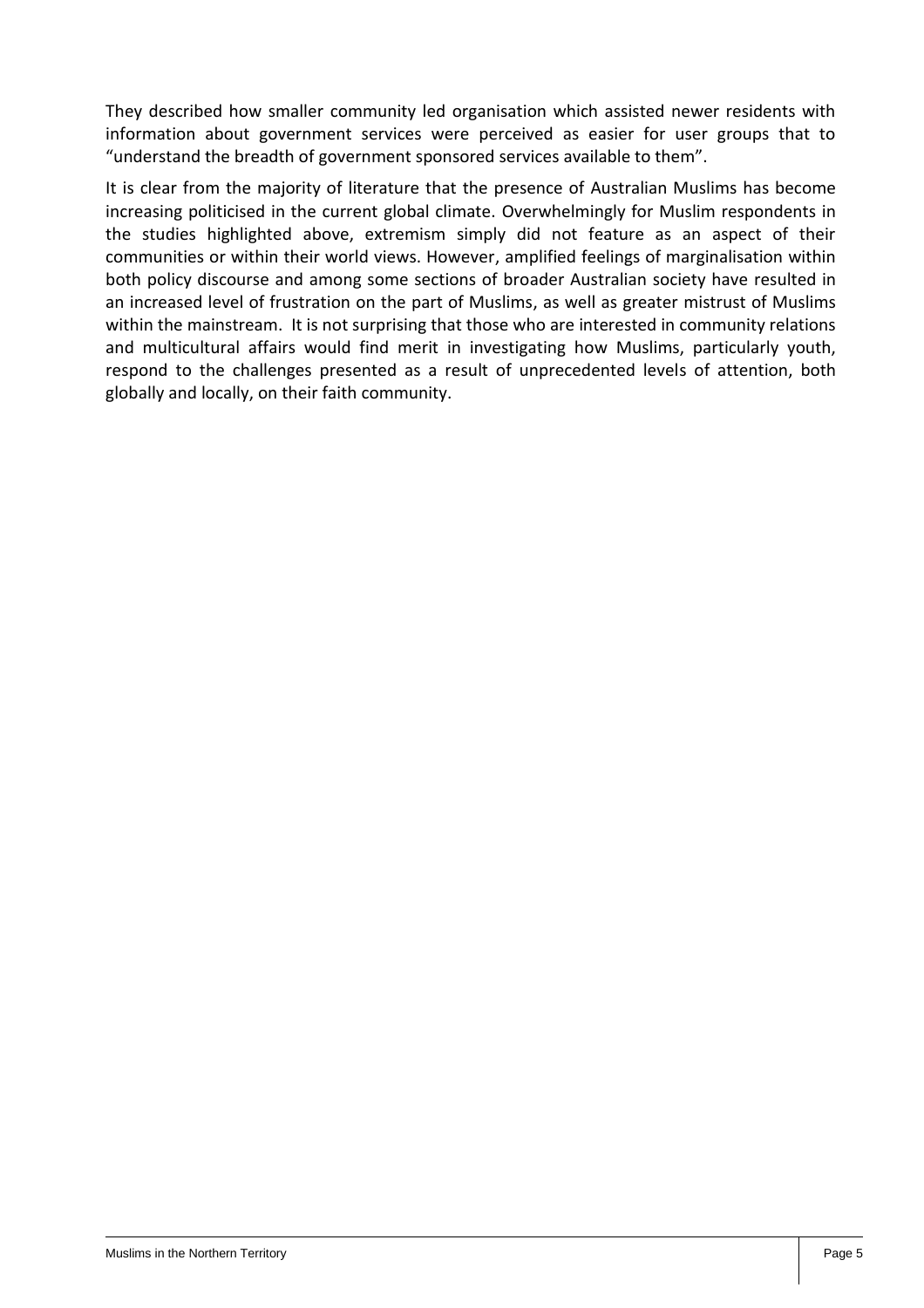# **2. MUSLIMS IN AUSTRALIA'S NORTHERN TERRITORY**

There are records of Muslim contact with the Northern Territory dated as early as 820 AD. A map of the Sea of Java was produced by Muhammad Ibn Musa al-Khwaruzmi to include the Cape York Peninsula, Gulf of Carpentaria and Arnhem Land (Whitehouse, 1994, p.65).

Well documented trade expeditions by the Muslims from Macassar to the Northern Territory coast line from at least the mid 1700's resulted in contact between Muslim merchants and Indigenous inhabitants. Cleland (2002) writes "So significant was the Macassan trade that for many years the British tried schemes to make the northern coast into a second Singapore" (p.4). However this never materialised and as a result of increasingly strict restriction on who should be allowed to enter Australia, the Macassans found it too difficult to continue trading with Australia's northern shores, resulting in a complete standstill by 1907. This ended decades, if not centuries, of exchange between the indigenous populations and the Macassans, which had become so significant that the old Macassan Kingdom included the coast of Australia within its realms prior to the British colonisation and expansion into the north.

Another notable period of Muslim presence in the Northern Territory was that of the arrival of Afghan labourers, hired by the British to build Australia's internal infrastructure, in the late 1800's. These men known as the 'Afghan Cameleers' predominately came from the North West Frontier Province and Baluchistan in what is now modern day Pakistan. They made extraordinary contributions to opening up the vast interior of Australia in a relatively short period. An Afghan was one of the first non-indigenous men on record to have discovered the rock of Uluru and subsequently had a well (Kamran's Well) between Uluru and Lake Amadeus named after him.

The Afghans were responsible for building some of the first mosques in Australia, including the Grand Mosque of Adelaide in the late 1800's (Bartsch 2012). Several Afghans married Indigenous women and settled in Alice Springs and other areas in the Northern Territory where their legacy remains. The 'Afghan mosque' in Alice Springs continues to pay homage to this period and several streets, a neighbourhood and a school are named after some of these early Muslim settlers.

Although there were periods of smaller Muslim migration to Australia before the 1960s, it was not until the White Australia policy was lifted that larger scale migration from Africa and Asia began to occur. Today Australia's Muslim population remain numerically small relative to other western nations. The 2011 Australian Census recorded 476,291 respondents who selected Islam as their religion.

Australian Muslims are a heterogeneous population displaying a diverse ethnic and linguistic profile. Figures from the 2006 Census show that approximately forty per cent of Australia's Muslims were born on Australian shores. The countries of birth listed for the remaining sixty per cent illustrates the diverse backgrounds of this faith community.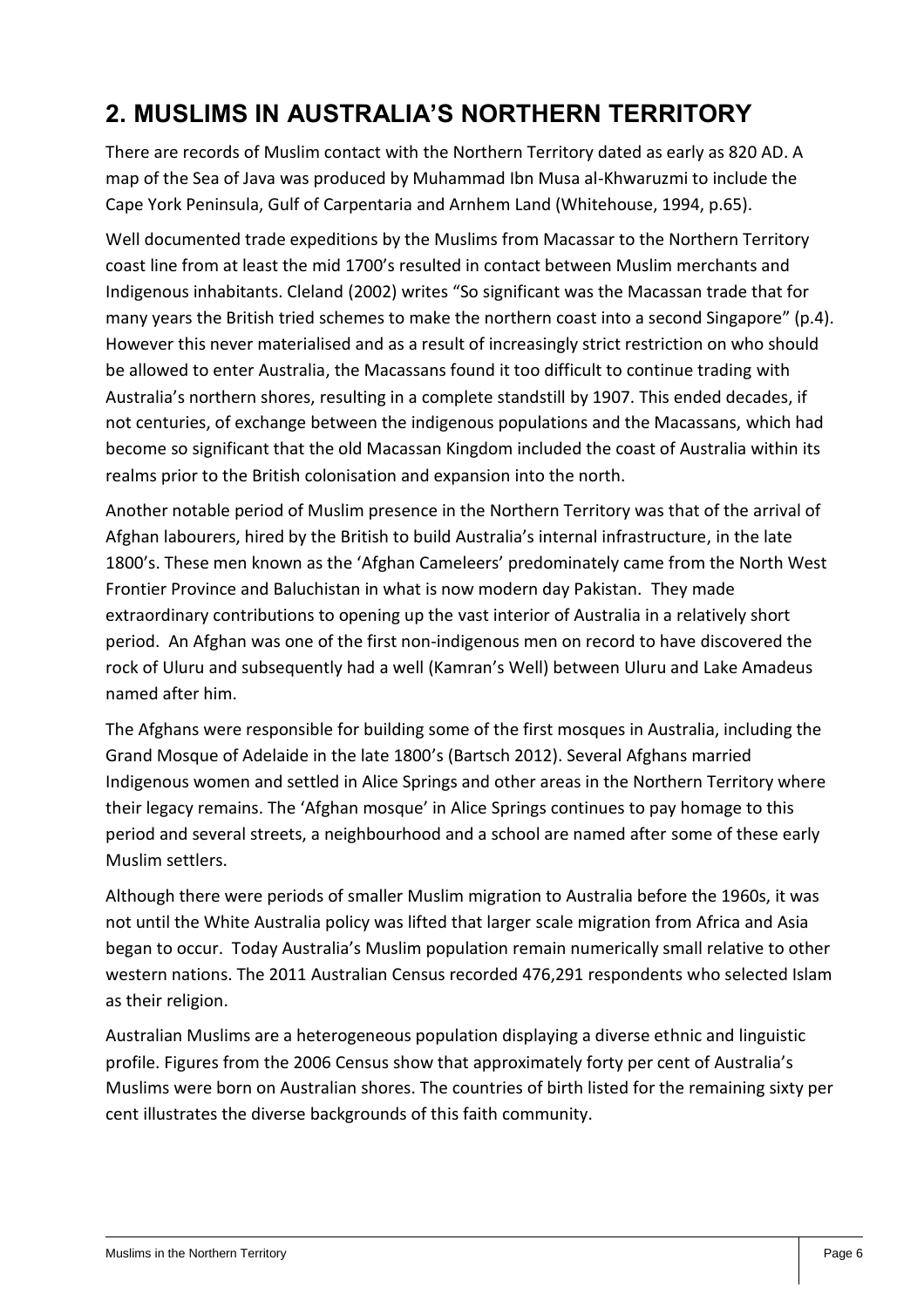

Source: 2006 Census of Population and Housing (Australian Bureau of Statistics)

The Australian Muslim population reflects Islam as a world religion and in doing so encapsulates a variety of socio-economic and ideological variations. It is due to its diverse nature that scholars such as Saeed and Akbarzadeh (2001) discuss the difficulty in speaking about a single Australian Muslim community and identity. The geographical separation of this faith group also adds an important variable in understanding the dynamics of Australian Muslim communities, as the findings presented in this report later discusses.

The Northern Territory has the second smallest Muslim population in Australia, as demonstrated by table 1. The size has no doubt contributed to the minimal attention the faith group have received compared to their fellow Muslims in New South Wales and Victoria. Both southern states combined are home to almost 82 per cent of all Australian Muslims.

| State/Territory of residence        | Muslim population | Percentage of total Muslim<br>population |
|-------------------------------------|-------------------|------------------------------------------|
| New South Wales                     | 168788            | 49.6                                     |
| Victoria                            | 109 369           | 32.1                                     |
| Western Australia                   | 24 187            | 7.1                                      |
| Queensland                          | 20 318            | 6.0                                      |
| South Australia                     | 10 5 21           | 3.1                                      |
| <b>Australian Capital Territory</b> | 4 3 7 3           | 1.3                                      |
| Northern Territory                  | 1 0 8 3           | 0.3                                      |
| Tasmania                            | 1 0 4 9           | 0.3                                      |

Table 1: Distribution of Muslims in Australia by State/Territory

Source: 2006 Census of Population and Housing (Australian Bureau of Statistics)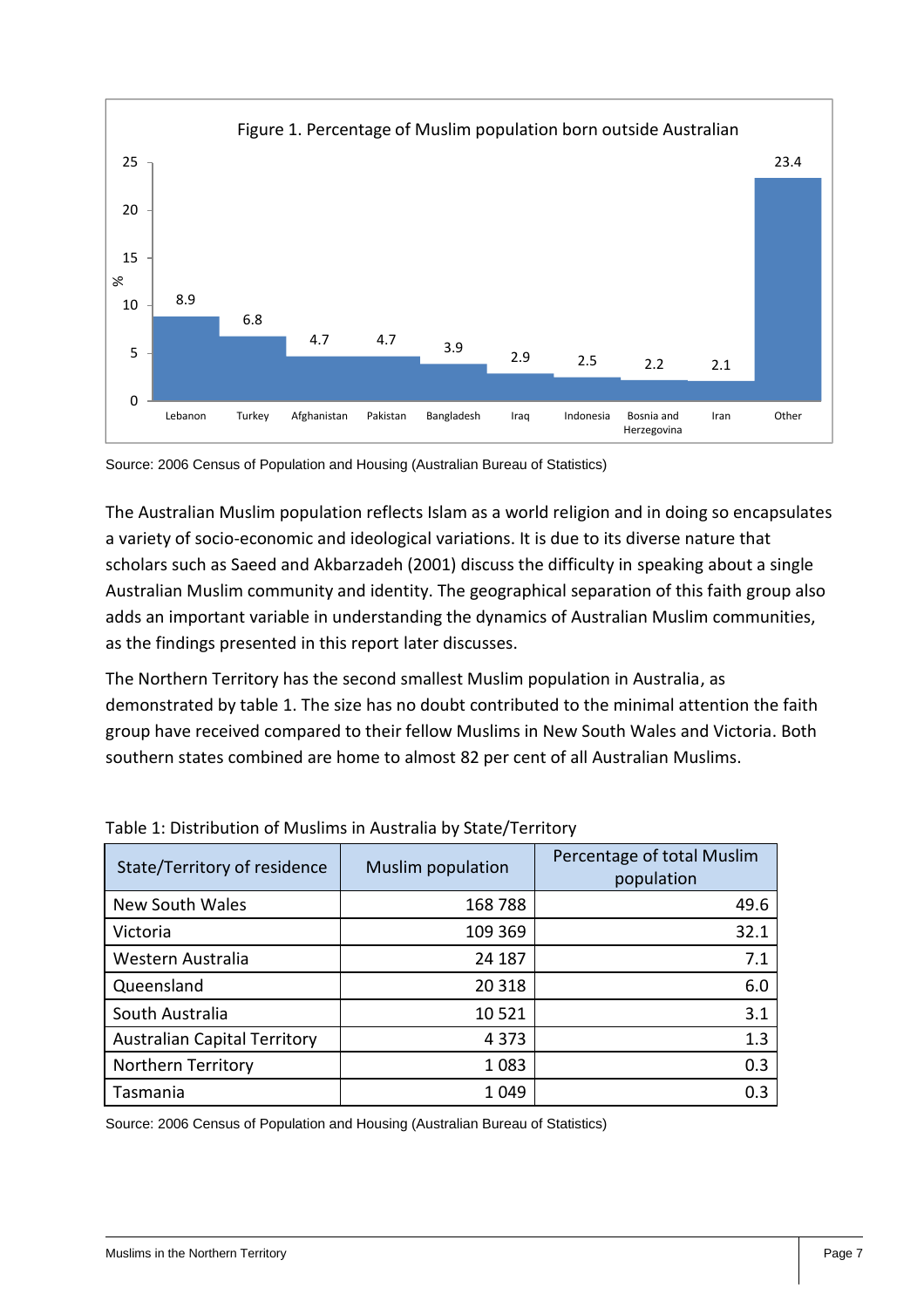As indicated by the early contact between Australia and the Muslim world, the Northern Territory has close geographical proximity to Muslim lands in South East Asia. The Territory therefore has an important strategic position for regional relationships with Asia. When the Indonesian President visited Australia in July 2012 it was Darwin and not Canberra that he chose as his base. This proximity has also resulted in Indonesians forming significant contingent of Darwin's Muslim community.

In addition to Indonesians and Malays, immigrants from Pakistan, India, Bangladesh and Albania began to set up residence in Darwin from the 1970's. In 1972 the Islamic Society of the Northern Territory (ISNT) was established and registered as an association with the aim to construct Darwin's first mosque. Huq's (2009) historical account of the Islamic Society of Darwin (ISD) describes how the catastrophic Cyclone Tracy of 1974 halted the establishment of the mosque and resulted in several Muslim families moving interstate. It would take another five years to get plans off the ground and in October 1979 the Darwin mosque was open for its first Friday prayer.

In 2002 the Islamic Council of the Northern Territory was established (replacing ISNT). It became the parent organisation for the Islamic societies of Darwin, Palmerston and Alice Springs and is one of nine state councils of the Australian Federation of Islamic Councils (AFIC). In addition to the Islamic societies are cultural groups which often interject with the Council, particularly for key religious festivals.



Figure 2: Islamic and Muslim cultural organisations in the Northern Territory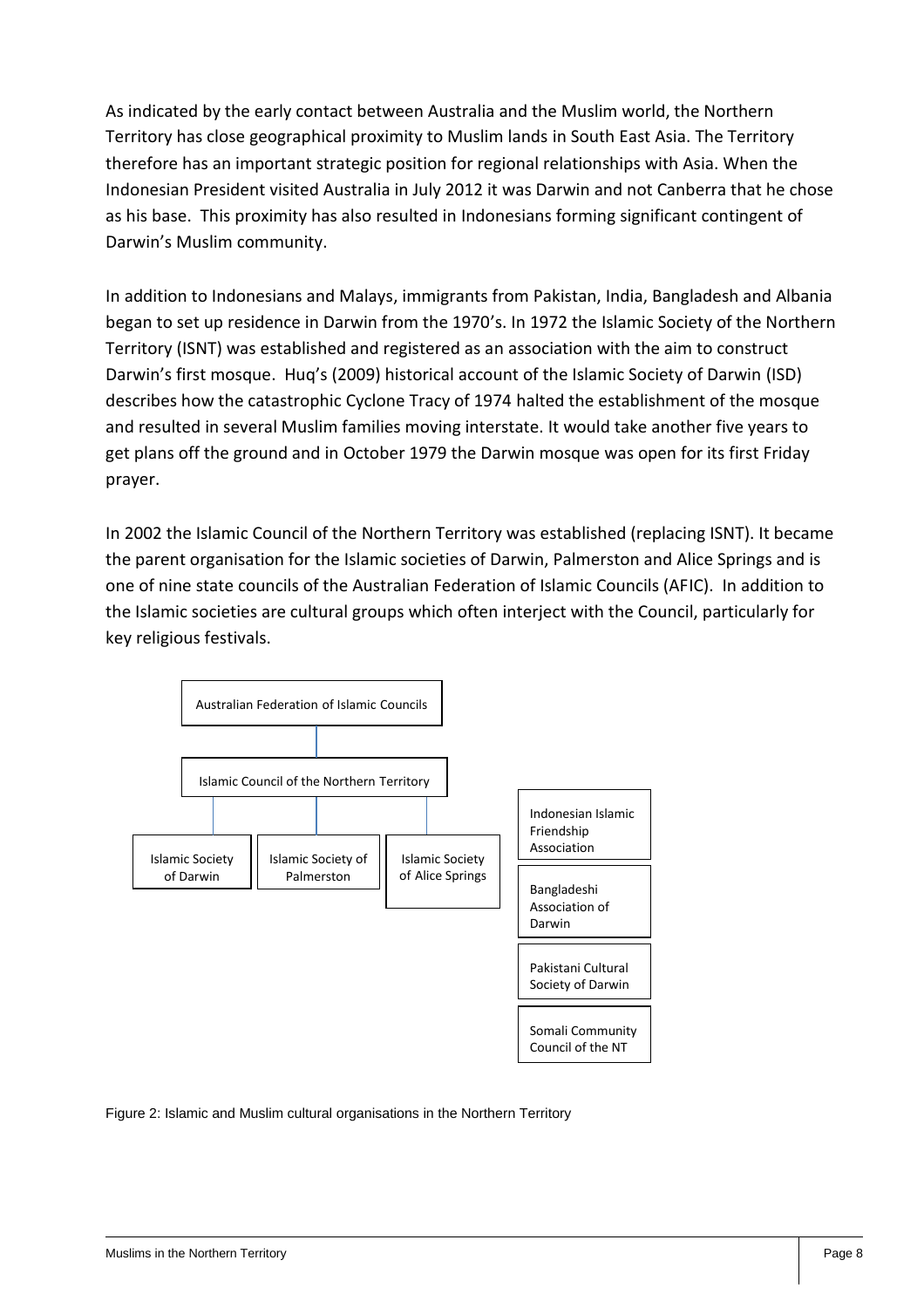Although the Northern Territory is home to a modest number of Muslims compared to other states, the community has grown from the initial twenty families, who were involved in establishing the Islamic Society of the Northern Territory, to approximately 1600 residents according to the 2011 Census. The community is made up of over twenty-five ethnic and linguistic groups, including indigenous Muslims. Most of the families described in Huq's account are well into their second and even third generations on Darwin soil. At present both Darwin and Alice Springs have one Mosque respectively. However there are plans in place for a new Mosque to be built in Palmerston.

| Religion                         | Population | Percentage |
|----------------------------------|------------|------------|
| <b>Buddhism</b>                  | 2,970      | 2.46       |
| Christianity                     | 62,643     | 51.95      |
| Hinduism                         | 1,296      | 1.07       |
| Islam                            | 1,345      | 1.12       |
| Judaism                          | 105        | 0.09       |
| <b>Other Religions</b>           | 2,028      | 1.68       |
| No religion                      | 32,065     | 26.59      |
| Religious affiliation not stated | 18,133     | 15.04      |
| Total                            | 120,585    | 100        |

Table 2: Religious Affiliation of residents in Greater Darwin

Source: 2006 Census of Population and Housing (Australian Bureau of Statistics)

#### **Experiences of Muslim Territorians**

During the section discussing recent literature on Australian Muslims it became clear that comparatively little is known about the opinions and experiences of those living in the Top End. One key study that did make attempts to do so was the Northern Territory Youth Forums, conducted in 2006. A series of workshops were run with Muslim youth in Darwin and Alice Springs as part of the National Muslim Youth Summit initiative. A summary of the discussions from the forum were published by the NTG<sup>4</sup>. The workshops were described as "a consultative forum with the main focus being to raise awareness of issues faced by young Muslims in the Northern Territory" (p.1).

Participants discussed issues related to four broad themes: employment and education, the media, identity and women's issues. The report describes how participants felt Australians could see past their religion and Muslims could flourish under the Australian spirit of being given a 'fair go'. However young people expressed difficulties with being able to visibly express an Islamic identity through commonly associated symbols, such as the hijab in the Territory. They described feeling self-conscious partly due to their smaller numbers and sticking out but also as a result of increased prejudice in the post 9/11 era. Similarly some participants reported feeling

<sup>————————————————————&</sup>lt;br><sup>4</sup> See 'Report on the NT Islamic Youth Forums: 8/9 April Darwin and Alice Springs' published by the Northern Territory Government.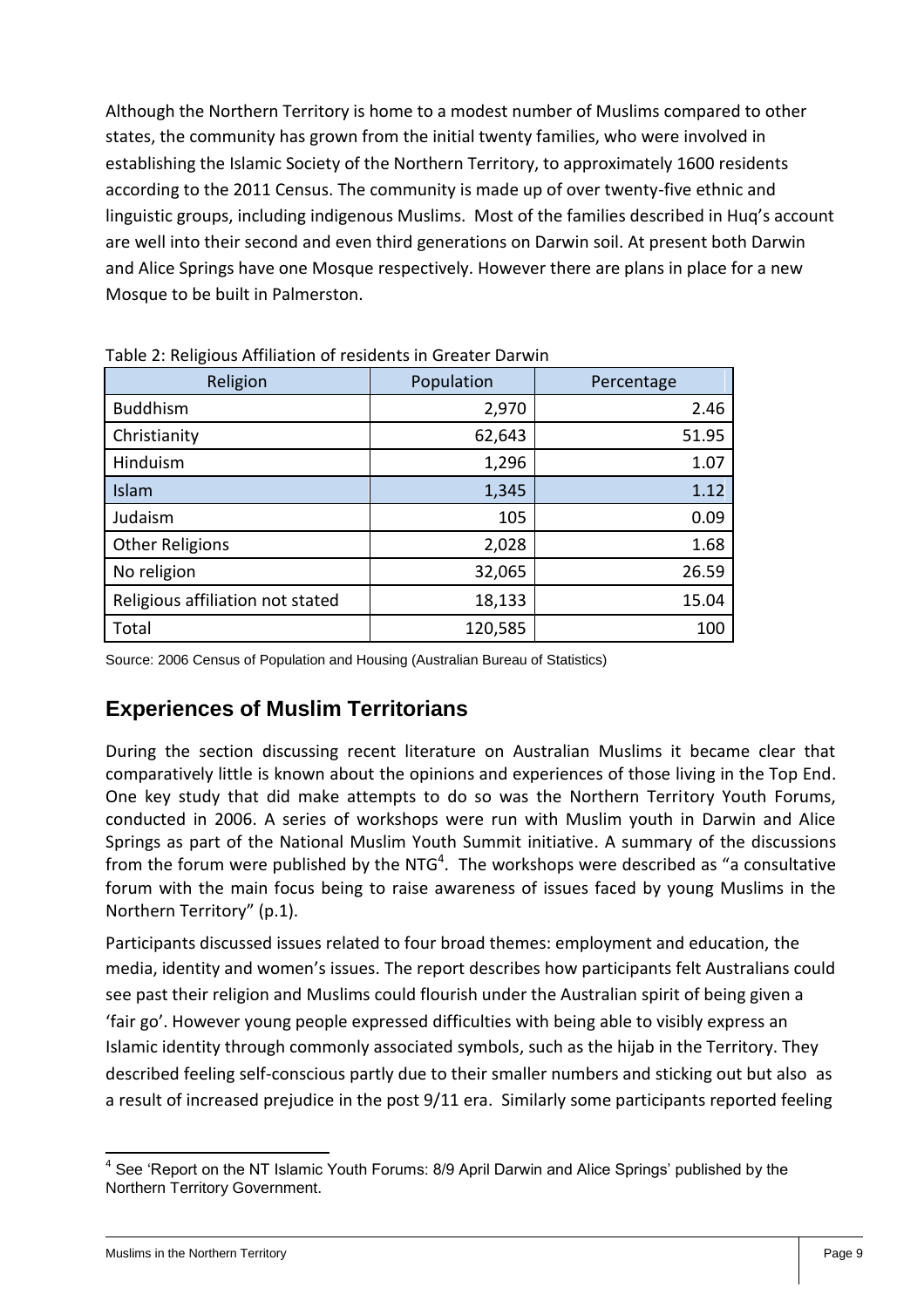hesitant about fully expressing their political opinions in case they were misinterpreted as extremist.

Some participants described coming into difficulties when needing to pray at work or during school hours. Although one female student stated that the hijab had been banned at her school the majority of respondents discussed how religion was accommodated within their schools. Despite this when it came to obtaining employment, participants did believe that their religious affiliation had impacted on being offered jobs due to employers prejudices.

Women who attended the forums expressed how there were widespread misconceptions about their choice to wear a hijab, being undereducated and general oppression faced as Muslim women by their communities. They discussed how stereotypes needed to be challenged and were encouraged by the opportunity the forum had provided to emphasise expression such concerns.

Participants discussed frustration regarding the coupling of the nouns 'Muslim' or 'Islamic' and 'terrorist' within the mainstream, despite violent extremism being carried out by members of other faith and ideological groups. Participants felt this further isolated Muslims by linking them with terrorism and that they felt burdened by having to remind others that 'not all Muslims are terrorists and not all terrorists are Muslims'.

A series of recommendations were made from the material gathered at the workshops. The recommendations are also listed in the aforementioned document. In many respects the research for the 2013 study outlined in this report acts as a follow up to the 2006 forum due to its engagement with Muslim youth in the Territory. Several of the themes raised by the earlier study were also present within the recent conversations with both youth and community members.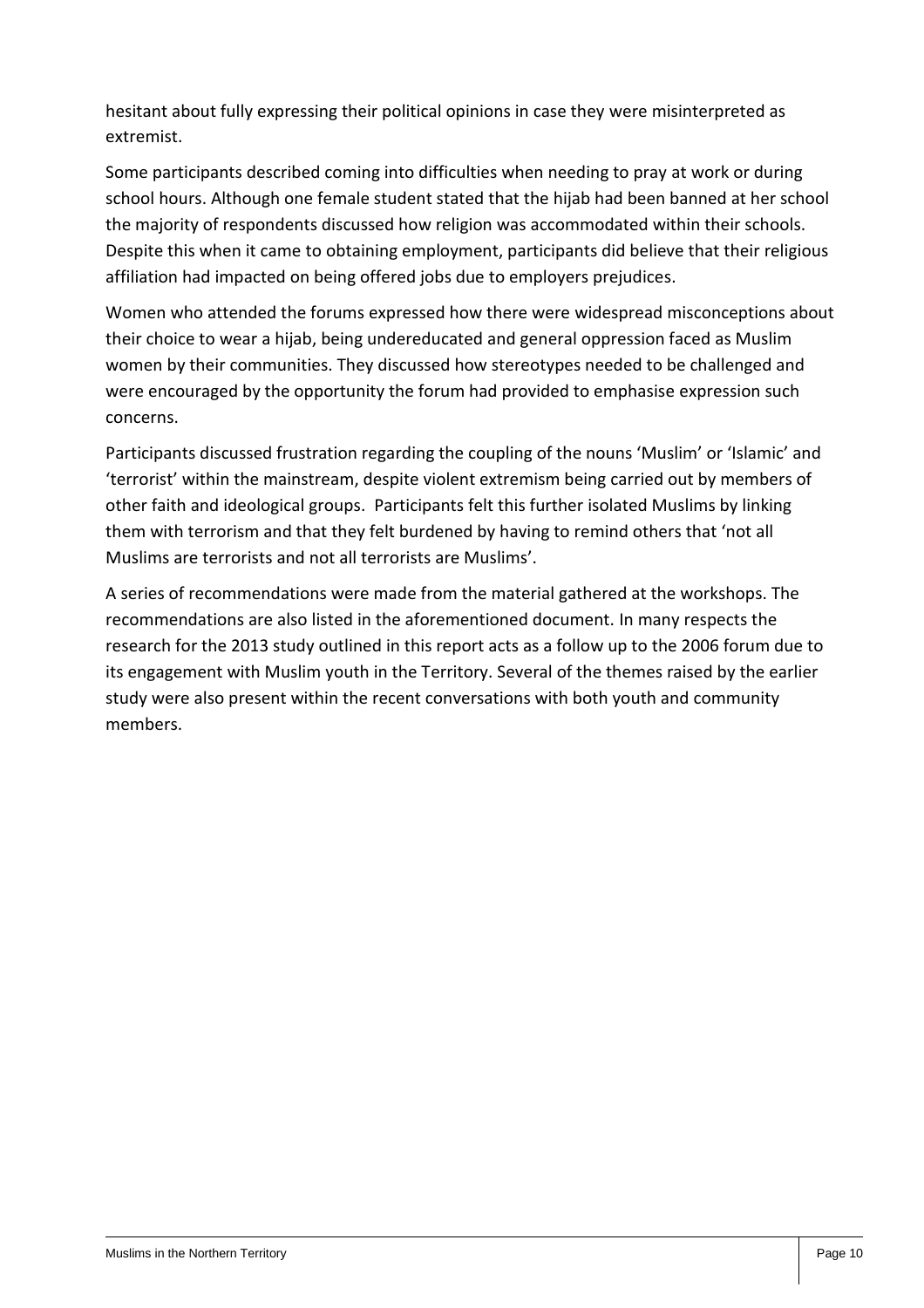## **3. ABOUT THE STUDY**

The research for the 2013 study, Engaging with Muslim youth in the NT, took a community engagement approach. It was vital that existing relationships between the Office of Multicultural Affairs (OMA) and Muslim communities in the Territory were maintained and respected throughout the research process. Opting for a community engagement approach allowed for transparency between OMA and the community in discussions regarding the aim of the project and how it would be executed. The methodology provided community members with a forum in which they were able to also address related issues deemed important to them and their community.

A meeting was set up with members of the Management Committee of the Darwin Mosque to discuss the project and introduce the Chief Investigator, Dr Serena Hussain, for the study. The Committee acted as gate keepers for the community which was particularly important in reaching out to parents of young people who took part in the research. Gaffney (2005) and Thomas (2010) describe how engaging with research communities in this way is critical for 'getting underneath' complex and sensitive topics, such as those explored by this project.

#### **Methodology**

In keeping with the community engagement approach the research was keen to encourage community members to discuss the topics understudy in their own vernacular. The primary method for investigation was qualitative, including one to one and focus group interviews. Focus group research involves organised discussion with a selected group of individuals to gain information about their views and experiences on a topic. This form of interviewing is particularly suited for obtaining several perspectives about the same subject. The benefits of focus group research include gaining insights into people's shared understandings of everyday life and the ways in which individuals are influenced by others in a group situation (Belzile and Orberg, 2012).

Research participants fell within the two broad categories of **young people** and **community leaders or elders**. The young people who took part in the study were aged between fourteen to thirty years. Community leaders were defined as such based on roles of influence, leadership or responsibility they have within the community.

As well as interviewing members of the established community, participants from 'transient' groups were also recruited to take part. These included overseas students and recent migrants, such as refugees. It was recognised that such young people may not be actively involved within the mosque community or have regular interaction with the established wider Muslim community in Darwin.

In addition to the focus group with young people from Alice Springs, attempts were also made to interview members of Afghan (Ghan) diaspora and indigenous community who self-identify as Muslim.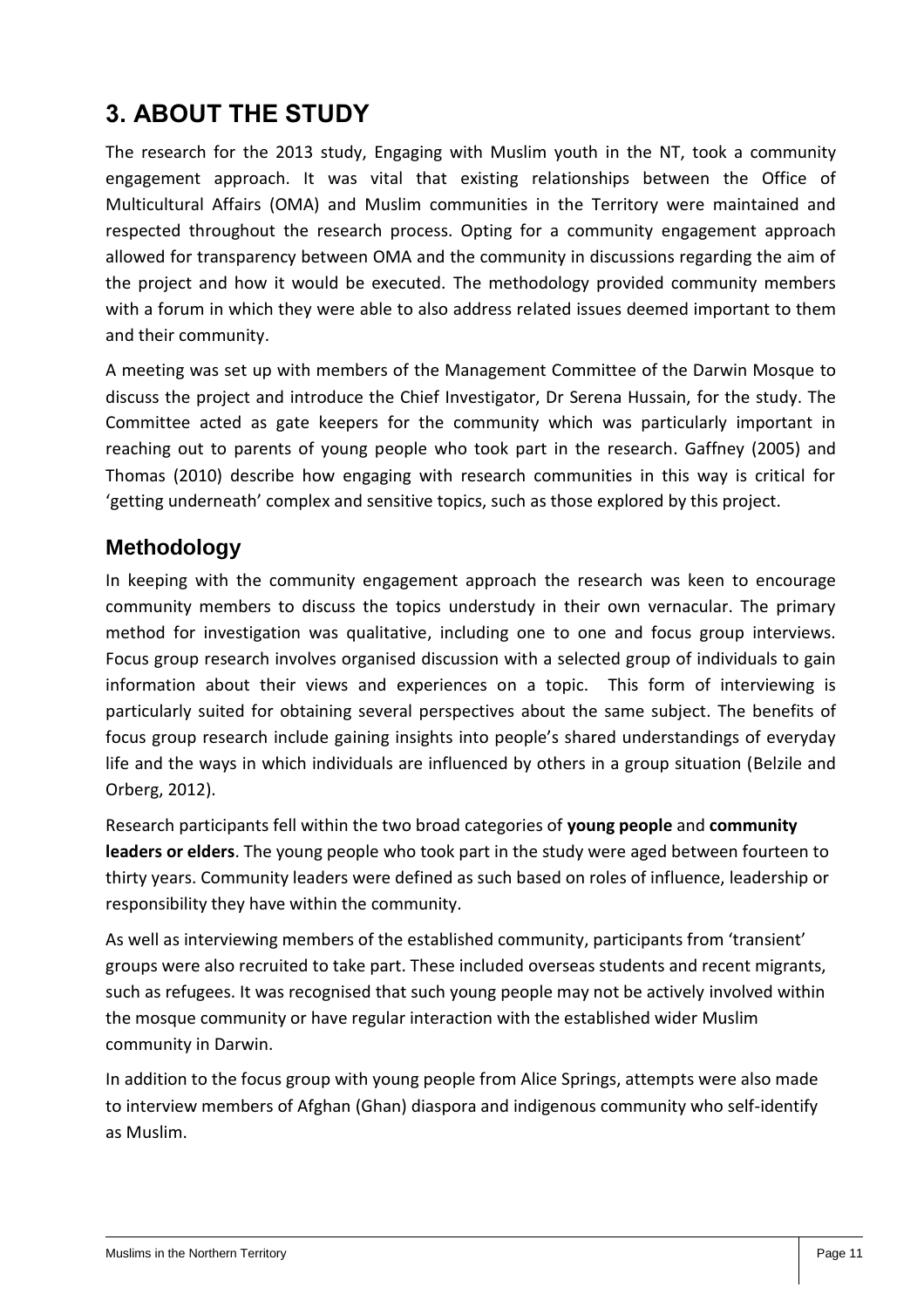Over the course of three months, twenty-four participants were interviewed in either small groups or individually within the two cities. Those who took part in the study comprised of nine ethnic groups and identified themselves as being of Pakistani, Afghan, Indonesian, Indigenous-Afghan, and Bangladeshi, Indian, Congolese, Ethiopian and Fijian heritage.

Research participants were recruited using information sheets providing details of the project, describing what would take place during the interviews and information on who to contact if interested in taking part. The information sheet was given to Muslim youth in the community through the mosque committee, other community leaders and distributed by students at Charles Darwin University. Taking part in the research was voluntary and participation was selfselected. Snowball sampling was also used to gain access to participants, particularly on campus.

Most interviews lasted between one to two hours on average. The longest interview lasted three hours and a half. All interviews took place in a locations commonly frequented by participants such as the mosque, university or cafes. The interviews were semi-structured and as a result allowed participants to discuss topics in any order as well as raise issues which were not covered on the interview schedule. The questions on the schedule acted only as a guide in order to ensure that the research aims were explored during the conversations taking place.

All interviews were audio recorded for transcription. Participants were informed of the following before the interviewed commenced:

- All discussions are confidential and participation is anonymous
- Taking part is voluntary and individuals have the right to change their mind at any stage
- They may also withdraw any data derived from their participation up until a specified date
- The audio files will be kept on a password protected computer, only accessible by the researcher
- All audio files will be erased once they have been transcribed

As described, the primary method for data collection was qualitative interviewing. The data derived from the interviews was also supplemented with field notes through participant observations during the attendance of community events, such as seminars and lectures organised by the mosque and other predominately Muslim organisations.

Once transcribed the material from the interviews were organised into themes. Several common themes emerged from the analysis which indicated saturation<sup>5</sup> regarding the certain topics, however other less commonly discussed issues were also found and these tended to be related to specific backgrounds of the participants, for example gender specific or period of residence in Australia. The findings were presented back to a sample of participants to allow for further discussion before compiling the final report. This is an important part of the community engagement approach which allows research communities to remain involved in the entire research process.

 5 See Frost *et al.* (2010) Pluralism in qualitative research: the impact of different researchers and qualitative approaches on the analysis of qualitative data, *Qualitative Research,* 10 (4)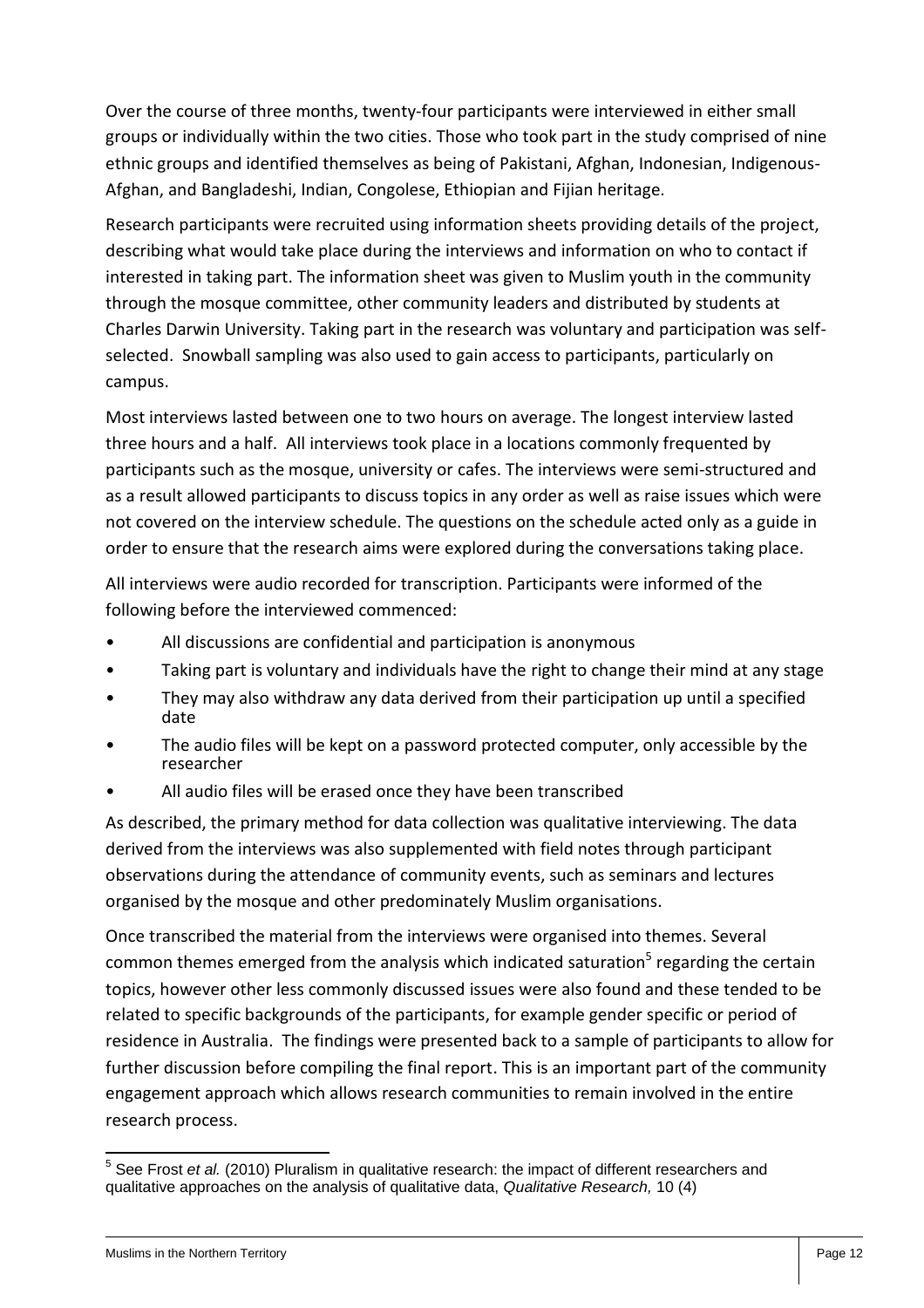## **4. FINDINGS**

An overview of the findings from the study is provided in this section with an emphasis on the research aims set out in the introduction. The research does not allow us to draw definitive conclusions due to the sample size of participants in the study, however it does provide an important insight into the opinions and experiences of Muslims living in the Northern Territory.

#### **Organisation**

The Muslim communities of Darwin and Alice Springs are multi-ethnic. Unlike many cities in Australia both have one main mosque which is not characterised by a dominant ethnic or national affiliation. For several decades Indonesians and Pakistanis were the most numerically large of all the city's Muslim groups and in order to ensure no national affiliation crept in it was decided, by the Islamic society of Darwin, that neither an Indonesian nor Pakistani Imam should be recruited for the mosque. However this policy is no longer strictly observed given the Bangladeshi heritage congregation has grown in recent years and the current Imam is from Bangladesh (Huq, 2009). One participant in the study expressed her concerns about the new mosque in Palmerston essentially becoming a 'Bengali' mosque if measures were not put into place.

The mosques in Darwin and Alice serve as important community hubs for all ethnic groups. As a result communities have developed a culture of tolerance regarding differing ideological approaches to religion. For example an overseas student described how he was surprised to see men praying at the mosque wearing shorts and how in Indonesia this would be considered improper. However in Darwin, people were considered more tolerant of various cultural interpretations of Islamic practice, reflecting Islam as a world religion, rather than as a single world view.

As a result of this multi-ethnic nature, no single ideological position was seen to dominate or be imposed. For example, Tabliqi Jamat, Barelvis and Deobandis all use the mosque as the central place of collective worship, as participants described:

*I think having one mosque forces everyone to compromise and I think that's why there is harmony here – there has to be.* 

*I mean you may all be parting along your own ethnic communities here but in the end you have to all come together to perform your religious duties, unlike say Sydney or Melbourne.*

A key consequence of the multi-ethnic nature of the community – and importantly the mosque is the difficultly in propagating what would be considered radical views among the congregation.<sup>6</sup> There were two examples given by participants of how what one called 'extreme' and another referred to as 'radical' views were quickly rejected among regulars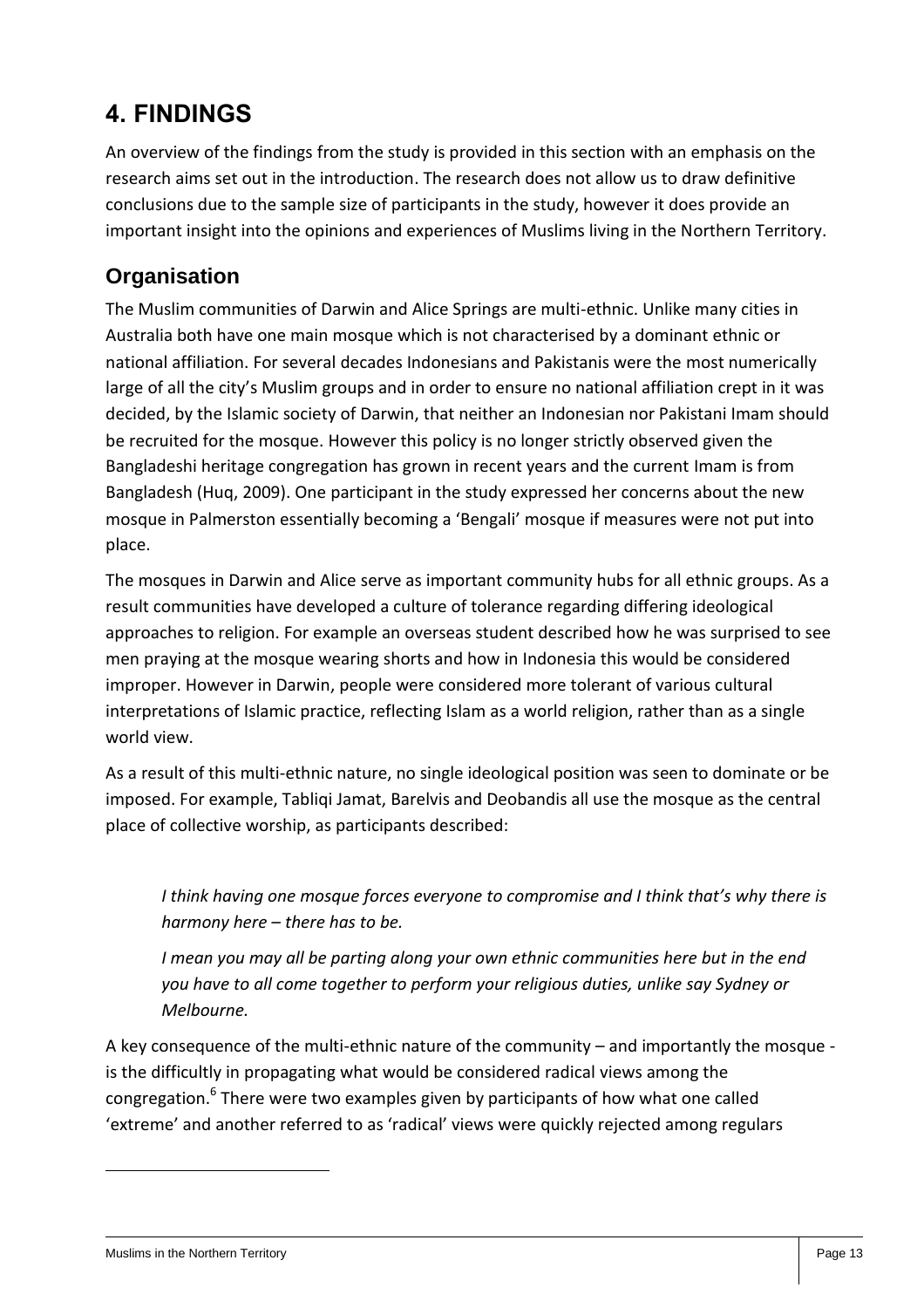attendees of the mosque. When prompted further both participants interpretations of 'extreme' actually reflected what can be best described as an ultra-orthodox theological or 'strict' position rather than one of violent extremism.

In addition both the cities' mosques are run by management committees. The committees play a crucial role in the administration of the mosque, as well as of an authoritative body who 'police' the mosque. As a result it becomes difficult for radical views to find a platform within this space.

The committee in Darwin has provided a consistent presence within the community and several members have remained on the committee for the entirety of their residence in the city. Therefore even when Imams leave and new ones are recruited, a consistent framework in the form of the committee remains, resulting in a swift challenge to extremist views should they appear among new comers.

There are high proportions of professionals and individuals with university level education among the Muslim populations of both cities. This also impacts on the parameters for what is considered acceptable within the mosque and wider community in another important way. Although there is no definitive evidence of correlations between socio-economic status and extremist ideological interpretations among Muslims, the communities in Darwin and Alice Springs demonstrated a commitment to their professional identities and it was clear that many saw their primary reason for migrating to Australia as accessing professional opportunities. This resulted in largely positive attitudes about Australia as a place to get ahead. The high proportion of professionals led to a high propensity for integration within the local work force and as a result regular interaction and exchange with non-Muslim colleagues.

#### **Young People, Integration and Politicisation**

The young people in Darwin had very positive attitudes about the city and living in Australia more generally. There was evidence that acculturation had taken place among Australian born Muslims as a consequence of being one minority group among many migrant groups. Darwin, often dubbed Australia's most multicultural city has not experienced the level of residential clustering of post 1970's migrant groups in the same way as other metropolitan locations. This has led to local school populations comprising of children from several backgrounds, with no dominant ethnic minority group.

Although evidence suggests this does not necessarily occur as a matter of course, in Darwin's case the multi-ethnic migrant profile has led to greater propensities of inter group friendships and exchange among the city's young people. It is worth pointing out that such exchange need not occur with the ethnic majority – in this case white population, but between different ethnic minority groups – of which there are well over sixty (Australian Bureau of Statistics, 2011).

Young people described how Australia allowed Muslims to practice their religion and in many respects viewed it as more accommodating towards Muslims than other western nations: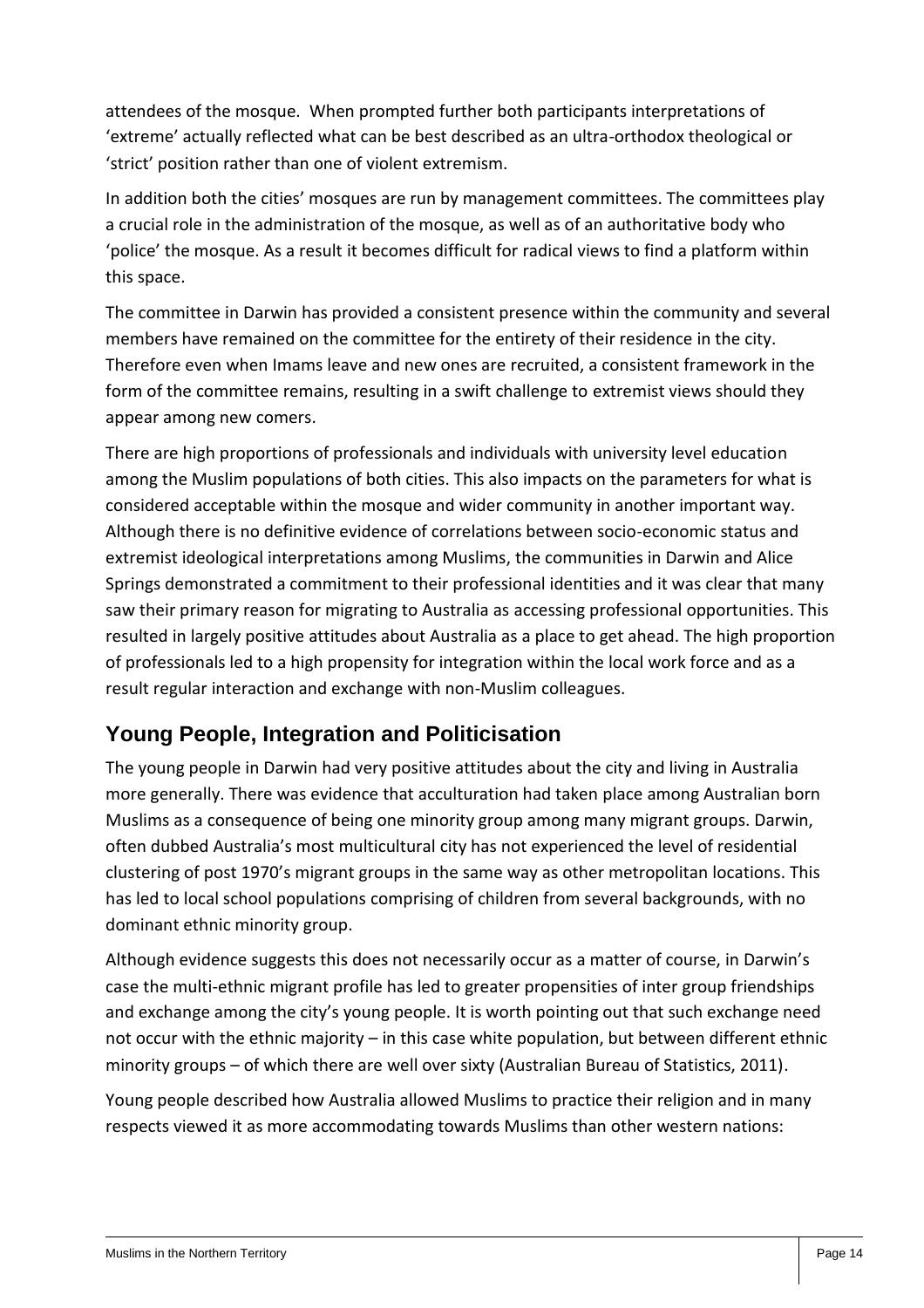*Compared with other countries like France who banned the hijab, Australia is quite welcoming because at the end of the day Australia is based on immigrants, you know the true Australians are the indigenous. Migrants are all of us, even the majority have come from Europe – they are migrants too.*

The multi-ethnic nature of the Muslim community and the multicultural nature of Darwin more generally, were discussed as the main reason the city is believed to be a good place for Muslims to live.

*All the Muslims sort of get along with each other here, when you compare it with places like Sydney and New South Wales, see you get the Lebanese area and the Indian area and the Pakistani area, and even the mosques over there are like a Turkish mosque, an Iranian mosque, a Pakistani mosque, so Muslims have a good position there, they are in society, however they aren't united like we are here.*

However young people in the study did describe some conflict between being Australian and being Muslim in a post 9/11 'war on terror' era due to Australia's support of US foreign policy in the Muslim world. When asked about the consequences of foreign policy in Muslim lands – such as the large number of civilian deaths caused by US drone attacks one participant described:

*Yes of course there is frustration, we always think why is this happening, why can't it be stopped? In a way Australia is at some point powerless to stop the might of the US. You know the US has strong ties with Israel so the US will support Israel over the Palestinian issue. And this has a chain reaction, so with the UK and many Western nations will back them because they are allies. So what possibly can you do? You at some point have to think well this is just the way it is.*

This is a common position many young Muslim people living in the west describe. Among the young people in this study however there were no discussions about wanting to leave Australia as a result or not participating fully in Australia due to feelings of disillusions with Federal policy.

*I was born here, and most of us here we would stay in Australia. This is our home. Maybe my dad or uncle when they retire they might go back to Pakistan for example, because they are more comfortable there rather than any other reason. But I wouldn't because this is my home and I'm happy living here.*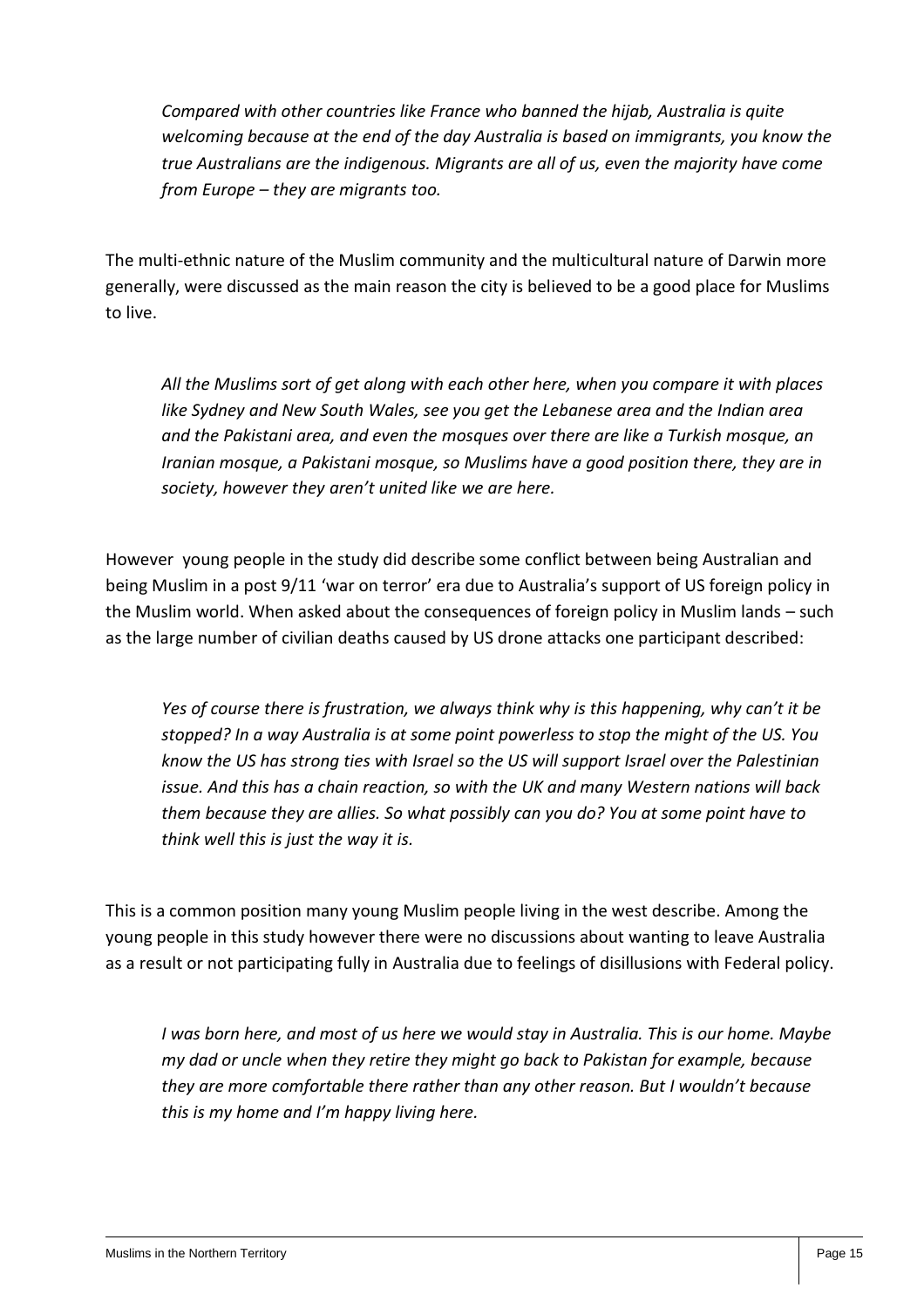Opinions about the recent Sydney riots and similar protests elsewhere were discussed with the young people in the study. There were very similar opinions about the way the protests played out and strong views about their counter-productive nature. During three focus groups the same point regarding how the Prophet of Islam would react to attacks on his reputation during his life time were used as examples for why the protests should not have occurred. It was believed that the publicity only served to drag the issue out.

There were mixed feelings about whether protesting was useful at all, with some participants stating that in theory they would protest whereas others felt they would not but instead lobby a local politician if they felt very strongly about an issue affecting their community. The young people described how they felt able to do so and that politicians were accessible to them. Therefore it was clear that they believed in the local political process rather than feeling excluded by it, as Muslims.

#### **Presence of Racism and Islamophobia**

As stated, Darwin is a multi-ethnic city yet racism is a prevalent feature for many. In addition the diverse and largely middle class profile of the Muslim community has not rendered Darwin immune to the pandemic of anti-Muslim sentiment experienced across the globe. A nationwide survey headed by Professor Kevin Dunn called the 'Challenging Racism Project' found that approximately 17 percent of Territorians surveyed admitted to harbouring racist views, compared with the national figure of 12.3 percent. The survey found that 37.1 percent of respondents expressed anti-Muslim sentiments, followed by 22.8 per cent declaring anti-Indigenous opinions. Both anti-Asian and anti-Black African views ranks lower with 12.3 percent and 19.8 percent respectively, demonstrating that Islamophobia was the highest form of prejudice expressed among respondents.

Several young people interviewed for this research described experiences of racism. A number of examples were discussed within groups. In addition it became clear that many such incidents were directed at participants as Muslims, echoing findings from the 2006 youth forum which highlighted a discomfort on the part of Muslim youth to express an Islamic identity for fear of discrimination.

The overseas students in the study were the most vocal about anti-Muslim discrimination. Other participants, particularly younger men who had lived in Australia for several years (or were born in Australia) tended to brush these experiences off as ignorance. 'Shrugging off' racist abuse is a common reaction by young people who learn to accept it as an inevitable part of their lives. However those who have not grown up experiencing such abuse often find it shocking and difficult to come to terms with.

One student in the study described how she was speaking Indonesia with friends on a bus when a local woman began swearing at the group of females for being 'terrorists'. She also described how she is often asked why she wears a head scarf and is spoken to in a condescending manner as a result of her outwardly Muslim appearance, rather than being treated as an educated woman.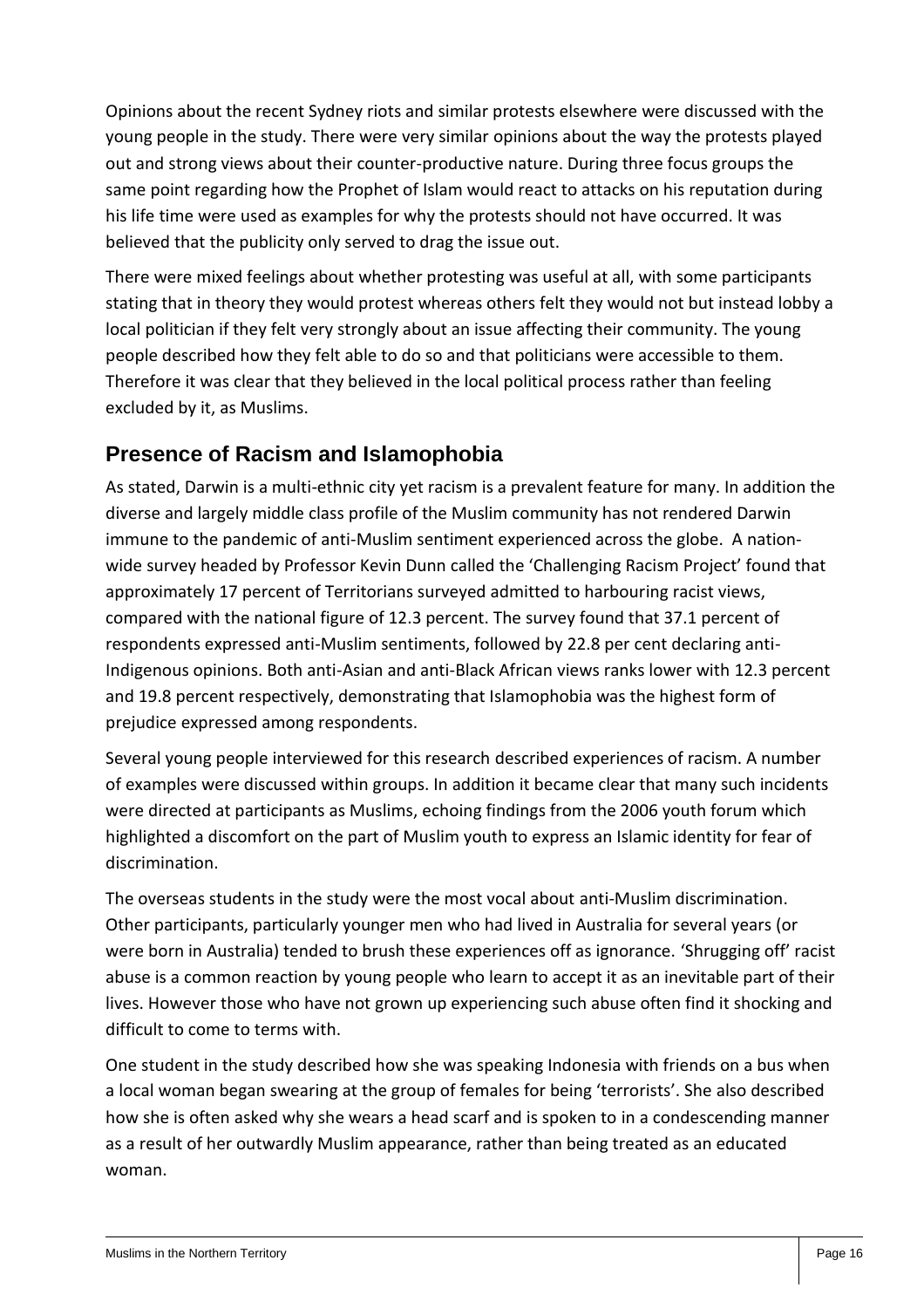The overseas students described how cartoons and depictions of the Prophet were found on campus. One picture, for example depicted of a man in a turban with the words the prophet Muhammad and paedophile written on it. Students removed the pictures only to find them replaced the following week. They described how this went on for some time. One male student discussed how he was afraid to tell the university authorities about it in case they branded him an extremist.

Such examples demonstrate how Islamophobia exists and that overseas students in particular have been the target of explicit anti-Muslim prejudice. This must be challenged and taken seriously by the university in particular, which has a duty of pastoral care towards all its students.

Participants in Alice also described similar accounts of derogatory comments made about Islam. One young man who worked in a mechanics workshop told the group about harassment he had been prone to whenever any reference to his religion was raised in his workplace. For example when he wanted to pray he described how is colleagues told him his religion was 'shit'.

Others however felt that their experiences of Islamophobia had improved as a result of moving to Alice Springs. One participant described how he was more comfortable wearing a beard compared with living in Melbourne, where he felt it had been frowned upon in his last place of work. Similarly, others described how colleague were more respectful of all 'difference' because it is difficult to retain professional people in Alice Springs and they were respected by others for contributing to the local area.

Several participants described how even at institutional levels there is a lack of unawareness about very basic tenets of the Islamic faith and how this can impacted on social inclusion. One student gave an example of how he wanted to attend an event and be part of the Christmas celebrations at the university:

*I think they (the university) need to be more aware, for example last week they had the faculty Christmas lunch on Friday and of course we have to go to Friday prayers, its obligatory for Muslim men. But of course we would have loved to attend the Christmas lunch and to me I thought - this is one way that they could have been inclusive but no – they (organisers) didn't even give it a thought.*

#### **Limitations of Living in the NT for Muslims**

Muslims in both Alice and Darwin described feeling isolated from other larger Muslim communities because of their physical location. This was far more pronounced for those in Alice Springs however.

The young people here felt that there was very little for them to do as Muslims who do not 'pub or club'. Being able to celebrate festivals with friends and family elsewhere in Australia was described as being particularly difficult given that Islamic festivals are not recognised as public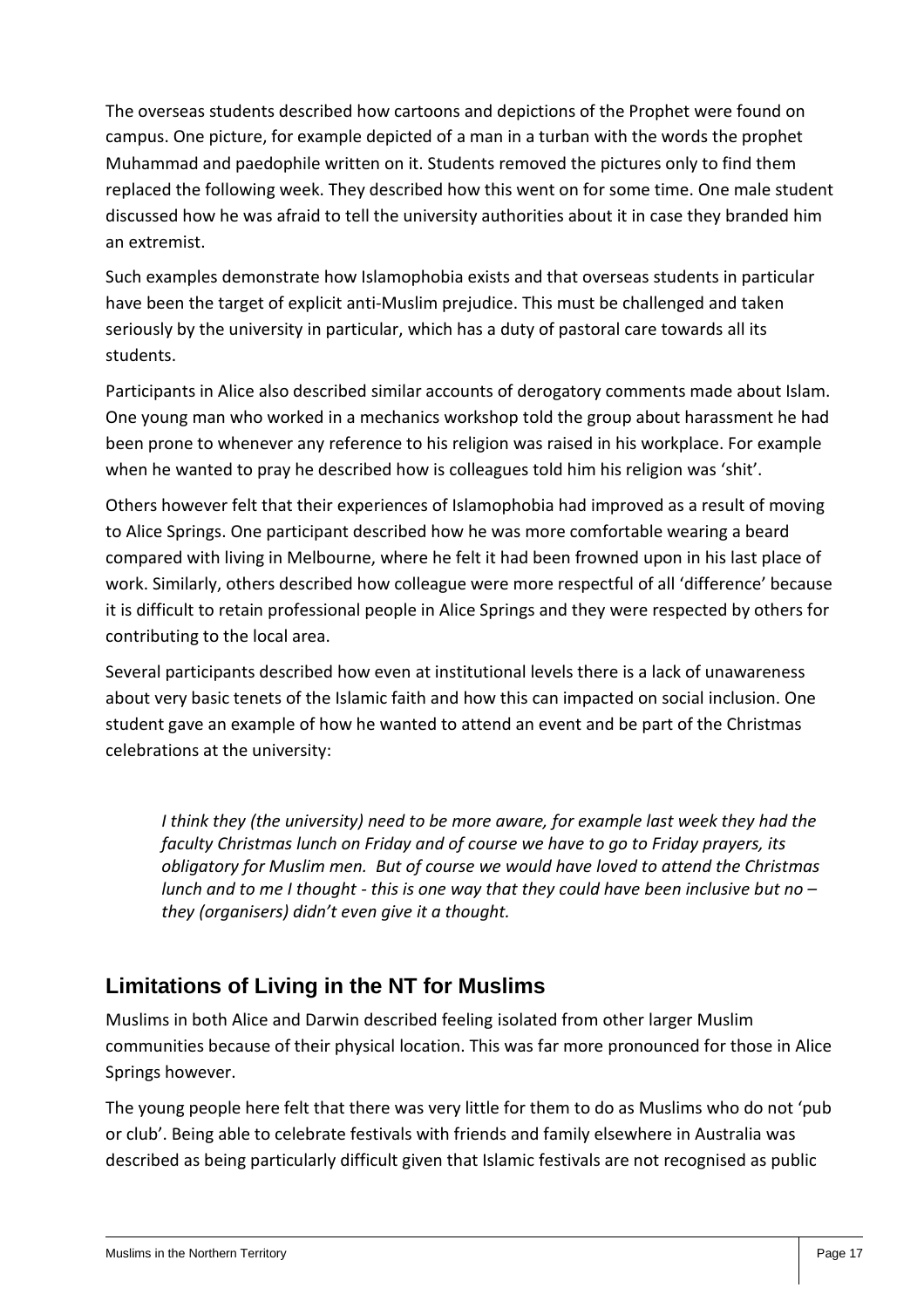holidays in Australia (in the UK for example it is illegal for employers to deny Muslim employees time off for Eid ul Fitr and Eid al Adha).

The Muslim community in Alice Springs is also largely professional but as a result of the perceived isolation from the rest of Australia the community was described as transient in nature. However other participants described how the size of the Alice Springs Muslim population had led to a genuine sense of community, everyone knowing each other and young people developing a strong sense of camaraderie that they felt could be difficult to find elsewhere as newer migrants.

Participants described Alice Springs as a good place to be as a Muslim or indeed any professional migrant due to an actual need for skilled workers on the part of the local population. Others also described how Muslims were not new to Alice Springs and the cameleers had a left a legacy that resulted in the local population respecting what Muslim immigrants had contributed historically.

The Alice Springs mosque has not had a formal Imam for several years. It was clear that the difficulty in attracting an Imam was viewed as particularly problematic and the community felt this was an issue they need assistance with to resolve. Similarly, it was felt that young people in particular would benefit from the presence of an Imam and were missing a crucial part of their development by not having regular contact with a reliable Islamic teacher. Nevertheless the community spirit present in the city has led to a 'pulling together' in order to not only serve their faith group but the wider Alice community wherever they can. Those who had permanently settled in Alice were very proud to call it home.

## **Learning about Islam**

During the interviews young people were asked about where they accessed their information on Islam. They described their families as being the primary source of information about religion, followed by the mosque. This did not however necessarily mean the Imam himself and this shift depending on who the Imam at the time is.

It was clear from conversations during the study that a previous Imam (who served from 1995 to 2009) played a significant role in educating young people in the city. One respondent described him as a 'role model' and another as his 'Idol'. Most participants described a genuine sense of loss when the Imam left Darwin for Canberra, echoed by Huq's (2009) accounts. It was made clear that his presence was pivotal for youth education and encouraging participation in wider Darwin community life. Shortly after the events of 9/11 the Darwin mosque began a series of Islam awareness events in order to engage with the wider Darwin community and provide a platform for dialogue and exchange. This is a far more achievable feat for a location with a smaller overall population size and a single organised Islamic society.

However both the youth and elders spoke about how the overall presence of young people at the mosque had declined in the last few years. There were a number of reasons discussed with the prevailing opinion being that there were not as many organised youth activities at the mosque as in previous years.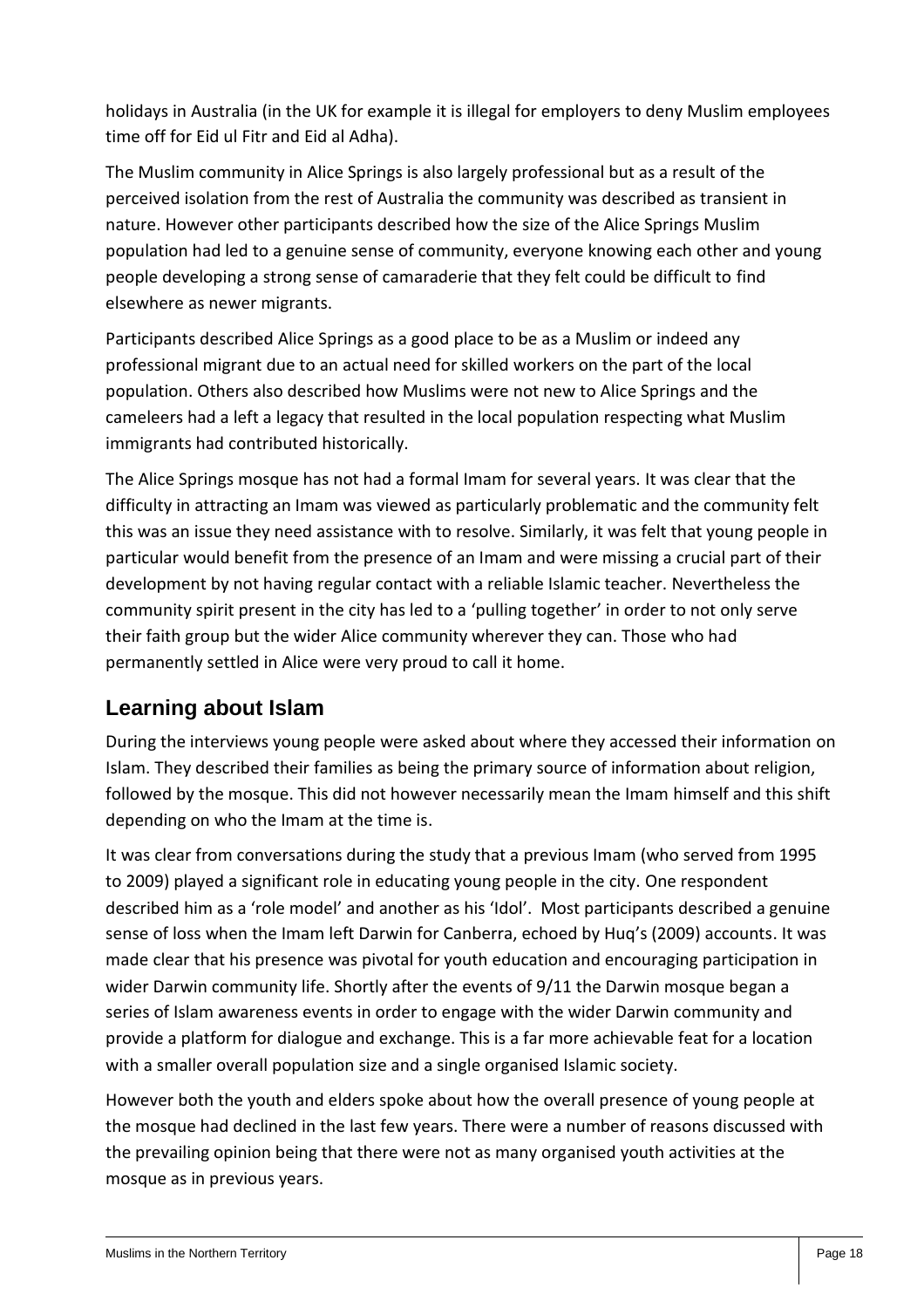The internet now provides young people with a wealth of information about Islam. Many of the young people described using Google searches to help answer questions they had and occasionally accessing Islamic websites. All web recourses mentioned are mainstream websites such as 'Islam QA'. None of the young people described using online chat forums for information purposes. The primary reason given was that they did not appeal to any of the young people in the study who described preferring to spend their time on other activities.

#### **Media and** *'the Muslims'*

All participants agreed unanimously that the media was extremely sensationalist in its reporting of anything relating to Muslims. There was wide spread frustration about this, and it was believed that the media cause many of the misconceptions that lead to the prejudice Muslims face in their daily lives. One respondent explains:

*People in Alice don't really know much about Islam because there aren't many Muslims here. It's not like they wouldn't have the chance to learn about it. So here the only place the average person hears about Islam is through the media. So the way the media portrays us Muslims does have a direct impact on us because when somebody meets you they have all these ideas about you already. For my personal experience peoples perspectives change once they looked at me and got to know me. Once they meet a Muslim physically I think their perspective changes. And most of them were surprised when they found out I was a Muslim because they didn't know this first so they didn't expect me to be. Like people ask me, are you Muslims? And I say yes, and then they'll ask are you a practicing Muslims? And I say yes and they are surprised. But after they know this I can see they respect it. But if you left it to the media people would only have negative views about Muslims.* 

Participants felt that even the local news outlets such as the NT News had on occasion reported in very irresponsible ways when it came to Muslims. It was strongly suggested in one focus group that the newspaper make attempts to report a more balanced view with the occasional 'good news' story about Muslims living in the Northern Territory.

#### **Women**

Women have played an active role in the Darwin mosque, both in terms of attendance and on its management committee. The inclusion of women in decision making roles has been one of Darwin's greatest successes as a Muslim community. Two of the female participants described how the previous Imam had set wheels in motion for encouraging both young people and women to actively engage in mosque life. This is not an achievement to be downplayed, as it is extremely unlikely many committees across the country would be able to boast the same level of female participation in the running and decision making of their mosques. However one participant described how in recent times it has become difficult to keep up momentum for women who may come across more misogynistic views due to the changing nature of the committee, which is democratically elected my members of the community.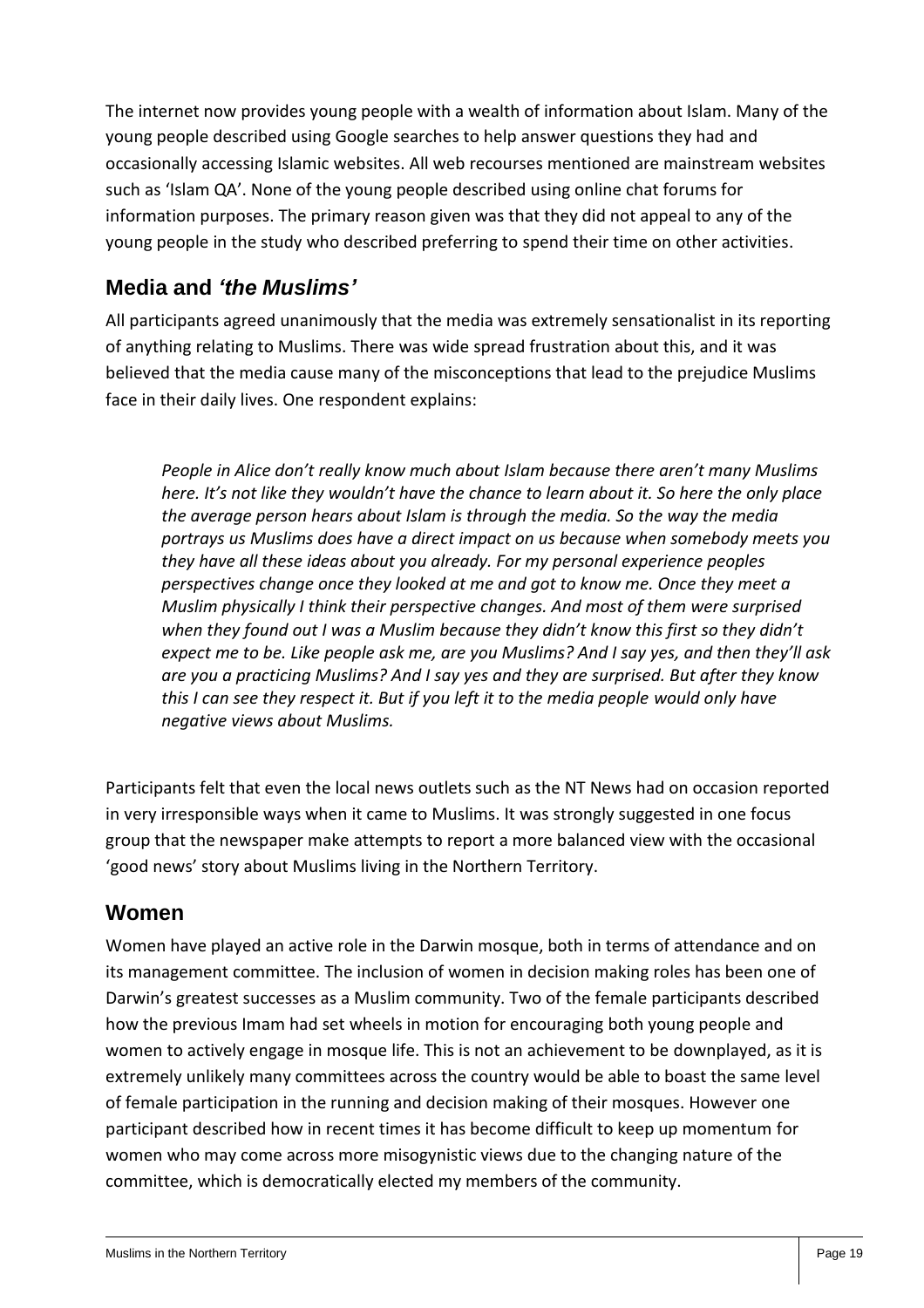According to accounts from a female Indigenous Afghan participant, women played a role in the upkeep of the Alice mosque also. She described how both her brothers and sisters would regularly attend to the maintenance of the gardens and exteriors during their youth.

As stated in the earlier 2006 study women who wore hijab were more likely to feel as though they are targets of discrimination and abuse. As a result women may be disproportionately targeted for harassment. One participant described how common it was for her as a woman who wears the hijab to come across comments and judgement:

*I like to socialise a lot, I'm very active and part of lots of groups, not just with Muslims but with all people. And they say 'why do you wear this one?' (the hijab) and I laugh and say because I'm fashionable and I like to colour coordinate as many accessories as possible. Others say 'don't you feel hot with your scarf?', and I say no I've been wearing it for years and I've always lived in a hot country.* 

*But you know it just makes me think I want them to see me with this (hijab) on, you know they ask why do you wear it? And I say it's a matter of choice, because there are many Muslim women who don't wear it, so I explain it's my choice. You know recently a man pulled my scarf. I was waiting for the chemist to open in the morning, so sat outside. I felt something pull at my scarf from behind and when I looked I saw it was a man. I thought to myself this person is probably uneducated and ignorant. But I don't want to hide away, I want to be active and show people I am confident enough to communicate even wearing this.*

Stereotyping of Muslim women remains an issue despite recommendations made by the previous report. Combating this form of religiously motivated harassment requires serious action if the Northern Territory is to provide a safe and fair environment for its communities.

## **Transient Youth and Recent Arrivals**

Young people in the study who had both recently settled in Darwin, or who were passing through as students, described how the local Muslim community were both welcoming and accepting and provided an important source of support and care. One participant described how when he arrived from Indonesia as a student he had no contacts in Darwin but very quickly found friendship through attending a local Indonesian community event. This is can be crucial, particularly for students, who feel that other support networks are absent.

*There is no student Islamic society here the University. For me it was great because there are lots of Indonesians here but, what if you are a Muslim from another place that doesn't have a community here like Algeria or Somalia? In my previous university in the US they had student community engagement programs where they set up contact with overseas students and the local community, including the mosque. I think this university don't recognise that it can be an important for new Muslim students. Here they assume that students will do it yourself (engage with the local Muslims).*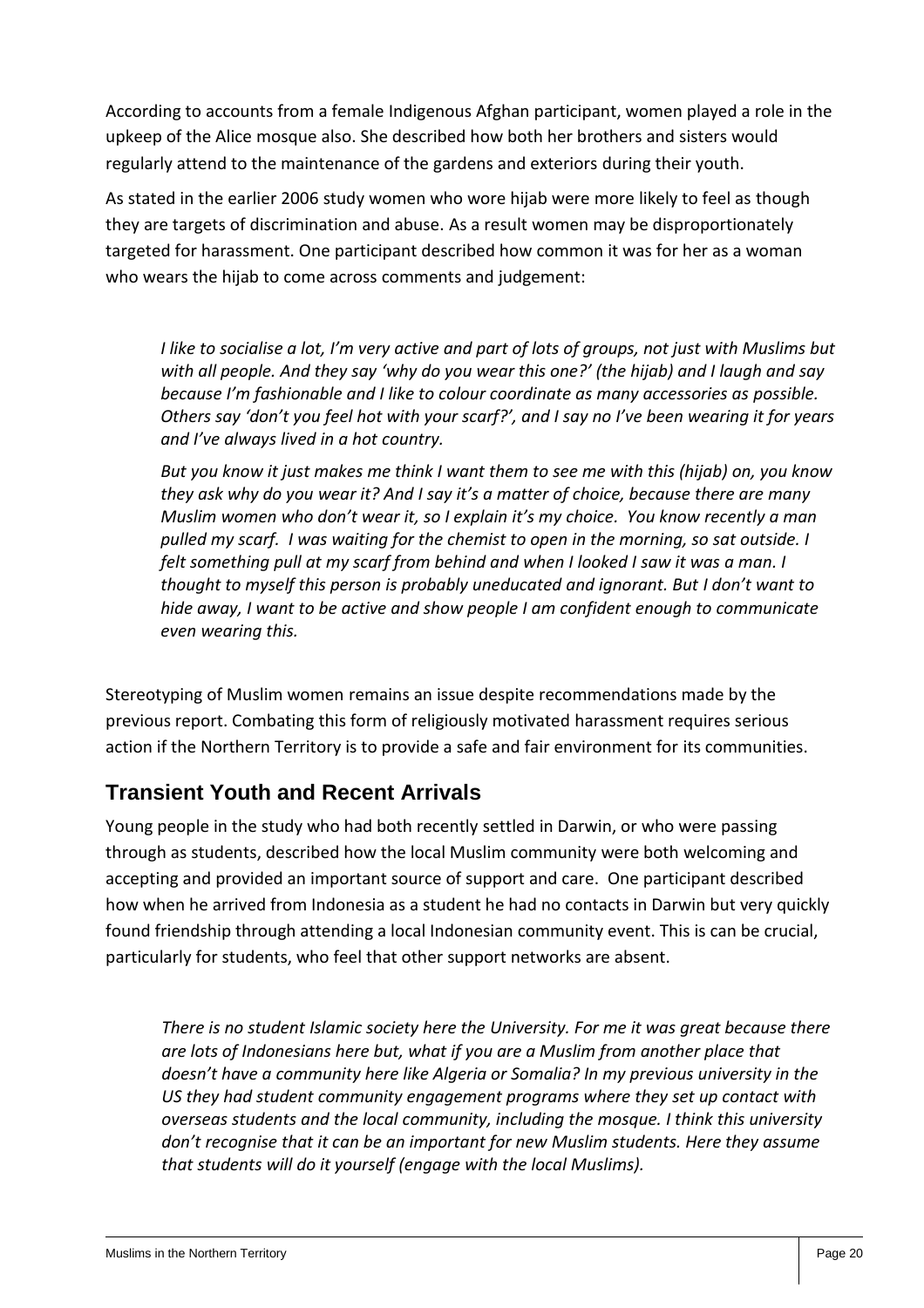The report by the Tolsma and Zevallos (2009) on Adelaide's Muslims described how the established communities provided a source of social capital through access to services and information. Likewise the Darwin community were described as a valuable source of social capital by providing similar support to young people moving to the area, both in terms of pastoral care but also practical guidance and information on accessing housing and services.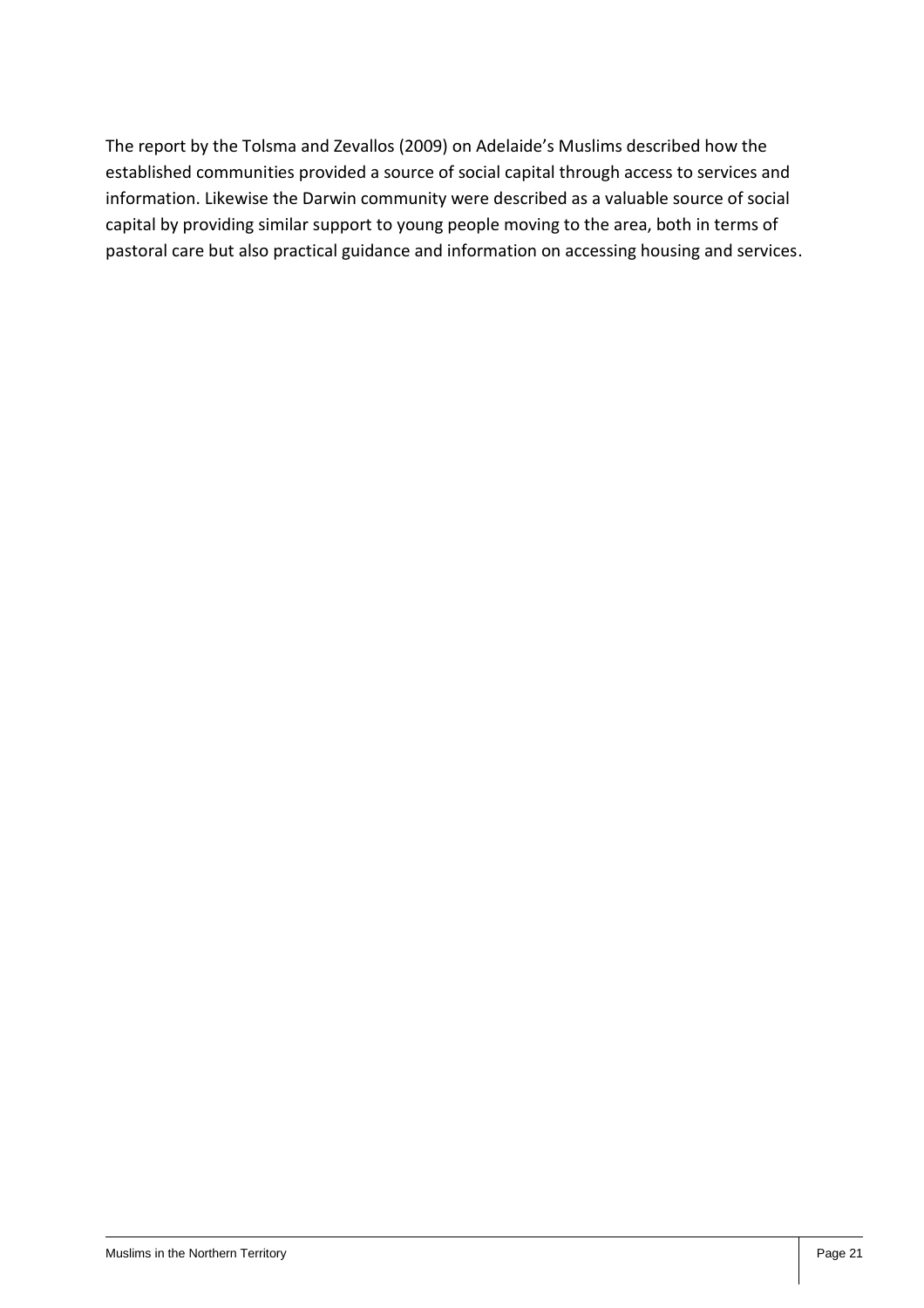# **5. SUMMARY**

There has been a well-documented increase in negative attitudes about Muslims and Islam as a result of global events. The Northern Territory Muslim's community has also experienced this backlash, more often in subtle and implicit forms. However, this has not resulted in the community withdrawing from mainstream society and young people felt very strongly that they belong to Australia and the Territory.

The communities of Darwin and Alice Springs see themselves as largely professional and middle class. It is not surprising that their children also have what would be described as very mainstream, middle class aspirations. The structural inequalities that have been highlighted by scholars exploring Muslim communities in other western contexts do not feature as a significant variable in youth marginalisation within this context (Abbas, 2012, Hussain, 2008).

Extremist views were seen as particularly alien to the interpretations of Islam that young people in the Territory share. Although many other localities in the Western world have chosen to address forms of social isolation by providing interventions around religious extremism, it is clear that this not required in the NT. In many respects the finding mirrors Dunn's (2012) paper in which he describes how the anxieties surrounding the presence of Muslims maintain a cycle of mistrust that ultimately threatens minorities adopting Australian values by risking further their marginalisation.

The role of mosques within communities varies greatly from place to place. This is particularly the case when it comes to their interaction with youth and women. The research with young people demonstrated how a period of positive, engaging and 'society affirming' leadership and religious tuition from an Imam and committee can have lasting impacts on youth. In addition opening up community leadership to women provides an important block to widespread misogyny. By doing so the ICNT set itself up as a model of good practice and should ensure the maintenance of such approaches. Their efforts in this respect should be particularly well noted for both safe guarding against social isolation and promoting inter-community relations for the common good.

#### **Research Aims Revisited**

This study set out to explore clear research aims, as put forward in the introduction. In relation to research aims one and two - *to understand the forms of social exclusion experienced by Islamic young people through identifying the barriers to participation in Australian social and civic life; and to understand the forms of social isolation experienced by Islamic young people in the Northern Territory* - it was clear that although the young people valued the multicultural nature of the Territory and felt part of society, the existence of anti-Muslim views within the wider community impacted on their lived experience and does require attention in order to ensure greater social inclusion. In addition the University must understand how this form of discrimination plays out on campus in order to support its Muslim students, particularly those from overseas.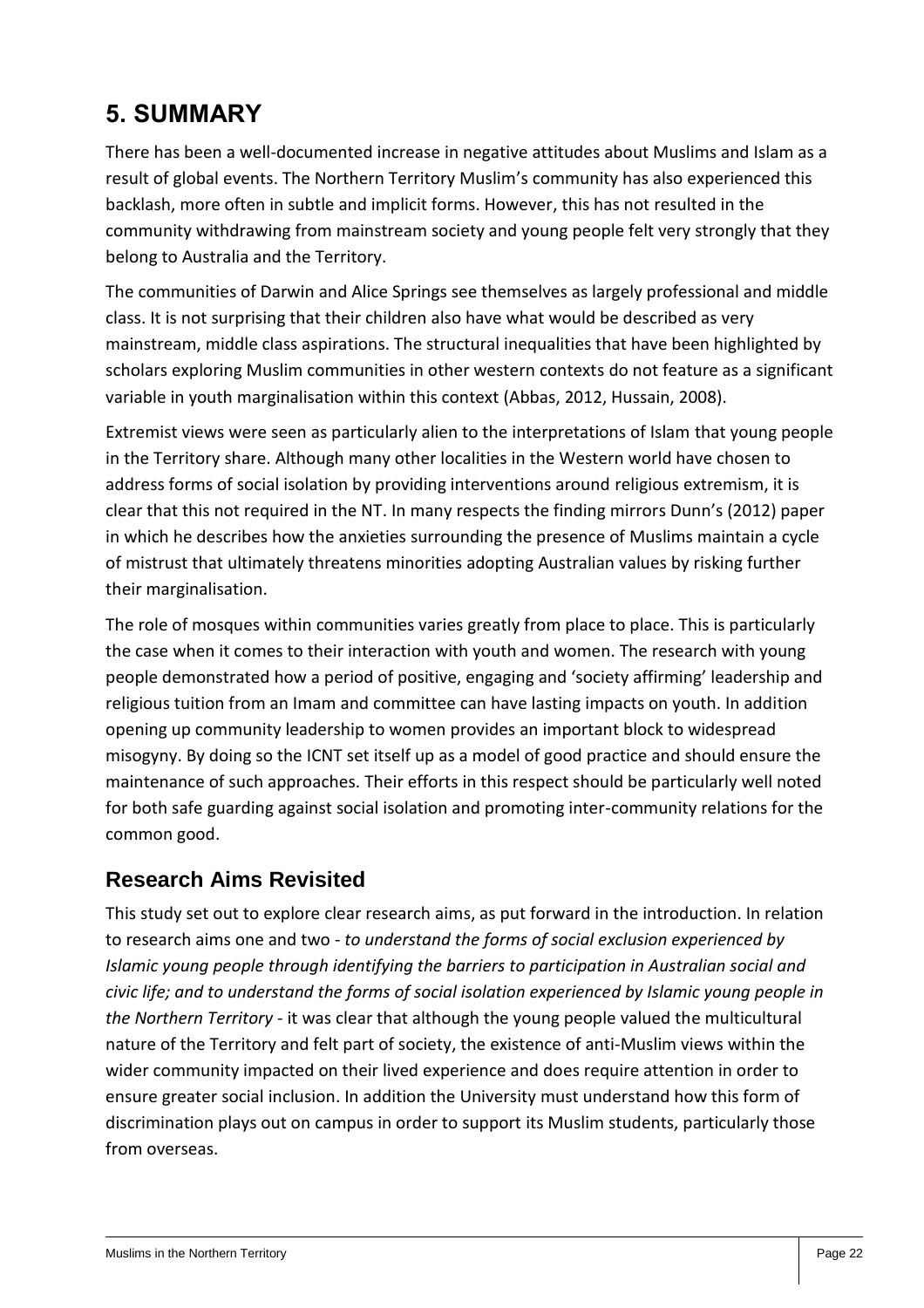A considered approach for dealing with religiously motivated discrimination must be adopted. Public sector organisations, particularly those working with minorities and Muslims should make efforts to understand Islamophobia and how it impacts on young people and communities. The report by the Runnymede Trust, 'Islamophobia: A Challenge for us all', would provide a good introductory recourse on the subject.

Another concern when exploring social isolation is the disenfranchisement of individual Muslim youth from mainstream faith communities. Discussions with youth and community members demonstrated that there was no need for concern regarding young people's vulnerability in this respect. It was clear that the community provide a strong counter-narrative to radical views and stringently orthodox interpretations of Islam as the common ideological framework for the mosque.

The Northern Territory Government should continue to maintain an open and honest relationship the Islamic Council of the Northern Territory (ICNT). Likewise the ICNT are encouraged to continue to engage with community leaders from all sectors of local society to promote interfaith and cross cultural dialogue and exchange, as it has hitherto successfully done so.

Communities in Darwin and Alice must remain uncompromising on allowing a platform for radical and misogynistic interpretations of Islam within their mosques. This is particularly relevant to geographies like the Northern Territory which have greater propensities for transient populations.

The community in Alice Springs expressed clear difficulties in obtaining an Imam for their mosque. It is recommended that the community are supported in the task of finding suitable religious leadership. Consulting with the current Management Committee on avenues to rectify this should be explored.

Research aim three set out to *understand how the views and attitudes of Islamic youth are shaped by local and international events*. The research found that although young people had an awareness of international events they were not politicised at a local level as a result.

There have been calls for fairer and more representative media reporting of Muslims. Writing workshops with local journalist could be employed to encourage and equip young people who are interested in providing a more balanced voice on issues relating to their communities by contributing to media outlets in Australia.

A report by the Centre for Muslim Minorities and Islam Policy Studies entitled 'Political Participation of Muslims in Australia' provides recommendations on how Muslims can be encouraged to participate more fully within local and national political structures. It is recommended that young people who are interested in doing so should be supported with knowledge and provided with opportunities to engage fully in leadership and decision making processes.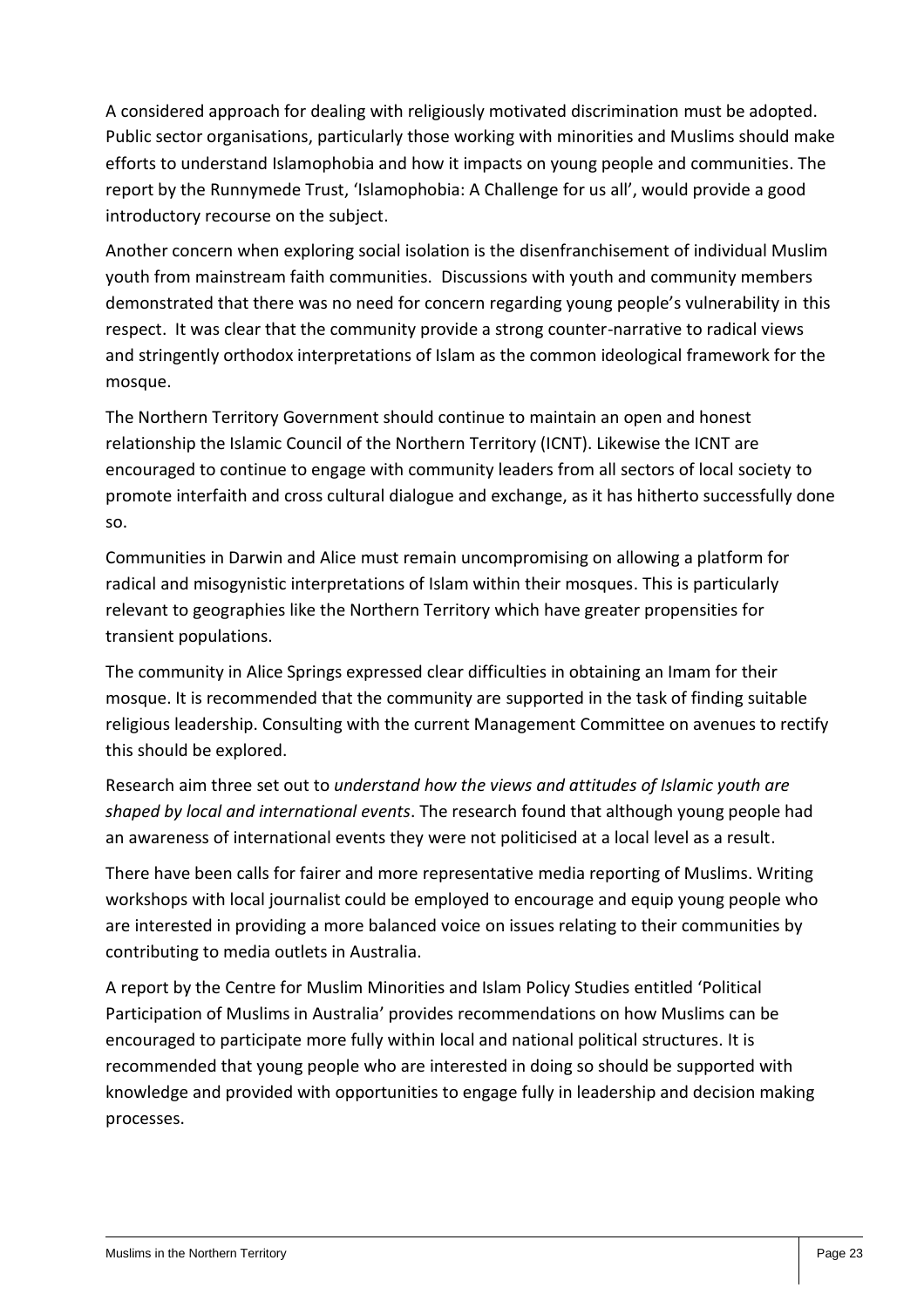#### **REFERENCES**

Abbas, T. (2012) The symbiotic relationship between Islamophobia and radicalisation. *Critical Studies on Terrorism* 5/3

Al-Momani, K., Dodos, N., Maddox, M., and Wise, A. (2010) *Political Participation of Muslims in Australia*. Centre for Research on Social Cohesion, Macquarie University

Al-Natour, R. (2012) The dystopian imaginary of Sydney's 'Muslim' ghettoes. Presented at *Re-Orientating Diverse Spaces: neighborhood, identity and citizenship*, University of South Australia, 19<sup>th</sup> December 2012

Bartsh, K. (2012) Building identity in the colonial city: The case of the Adelaide mosque. Presented at *Re-Orientating Diverse Spaces: neighbourhood, identity and citizenship*, University of South Australia, 19<sup>th</sup> December 2012

Belzile, J. and Oberg, G (2012) Where to begin? Grappling with how to use participant interaction in focus group design. *Qualitative Research* 12/4

Centre for Muslim minorities and Islam Policy Studies (2006) *Social integration of Muslim settlers in Cobram*. School of Political Social Inquiry, Monash University

Centre for Muslim minorities and Islam Policy Studies (2009) *Muslim Voices: Hopes and Aspirations of Muslim Australians.* School of Political Social Inquiry, Monash University

Cigler, M. (1986) *The Afghans in Australia*. Victoria: Australasian Education Press

Cleland, B. (2002) *The Muslims in Australia: A brief history*. Melbourne Islamic Council of Victoria

Dunn, K. (2012) The ordinariness of Australian Muslims: undermining racialization and stereotypes. Presented at *Re-Orientating Diverse Spaces: neighbourhood, identity and citizenship*, University of South Australia, 19th December 2012

Gaffney, M. (2005) *Civic Pioneers: Local people, local government, working together to make life better.* Civil Renewal Unit, Home Office

Hassan, R. (2011) *Suicide Bombings*. London: Routledge

Hussain, S. (2008) *Muslims on the Map: A national survey of social trends in Britain*. London: IB Tauris Ltd

Huq, N. M. (2009) *A brief history of the Islamic society of Darwin*. Published by Mohammad Nurul Huq OAM, Anula, NT Australia

Jacobson, J. (1998) *Islam in Transition*. New York: Routledge

Kabir, N. (2012) Identity space and the Cronulla riots of 2005. Presented at *Re-Orientating Diverse Spaces: neighbourhood, identity and citizenship, University of South Australia, 19<sup>th</sup>* December 2012